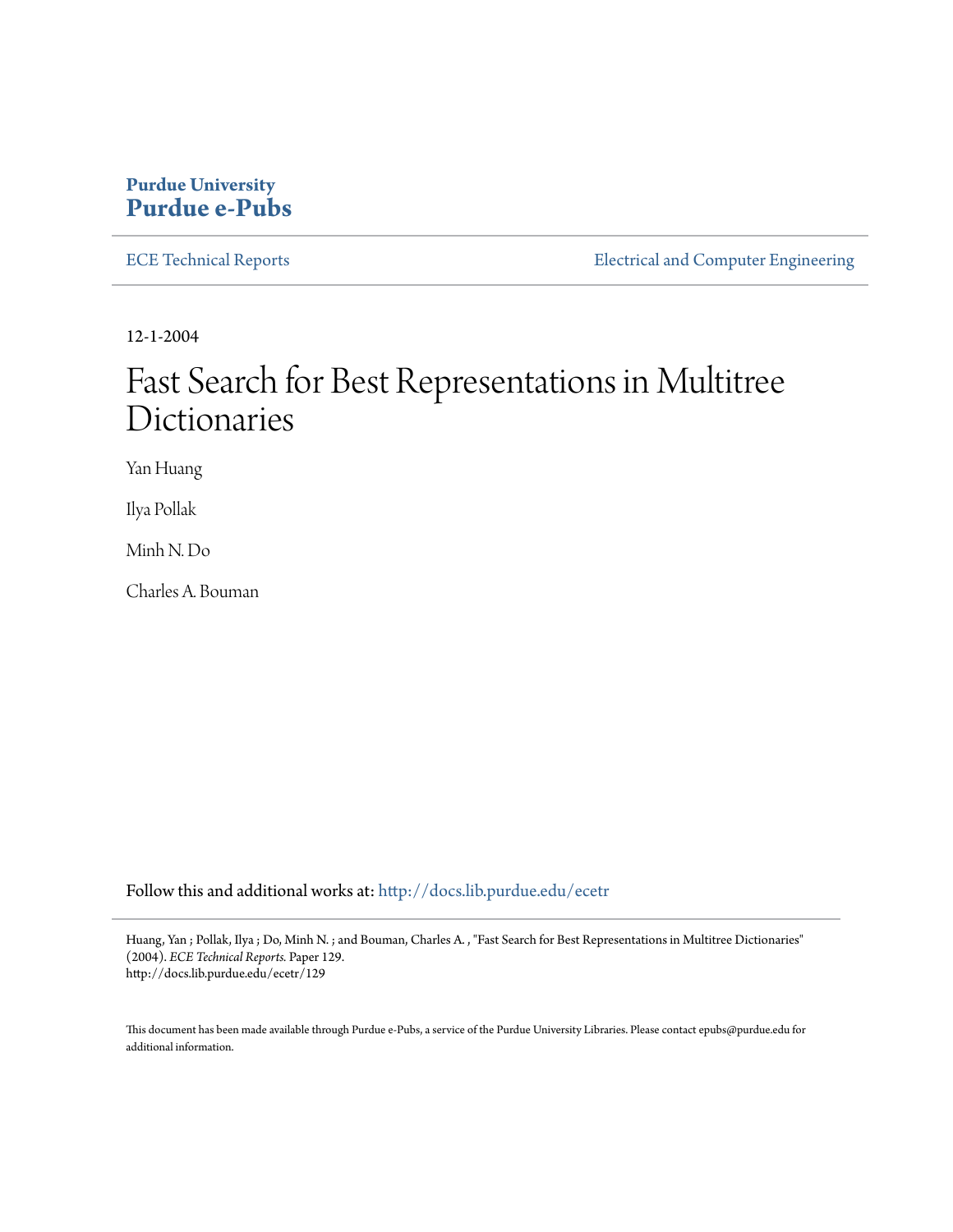### FAST SEARCH FOR BEST REPRESENTATIONS IN MULTITREE **DICTIONARIES**

YAN HUANG ILYA POLLAK CHARLES A. BOUMAN MINH N. DO

TR-ECE 04-09 DECEMBER 2004



SCHOOL OF ELECTRICAL AND COMPUTER ENGINEERING PURDUE UNIVERSITY WEST LAFAYETTE, IN 47907-2035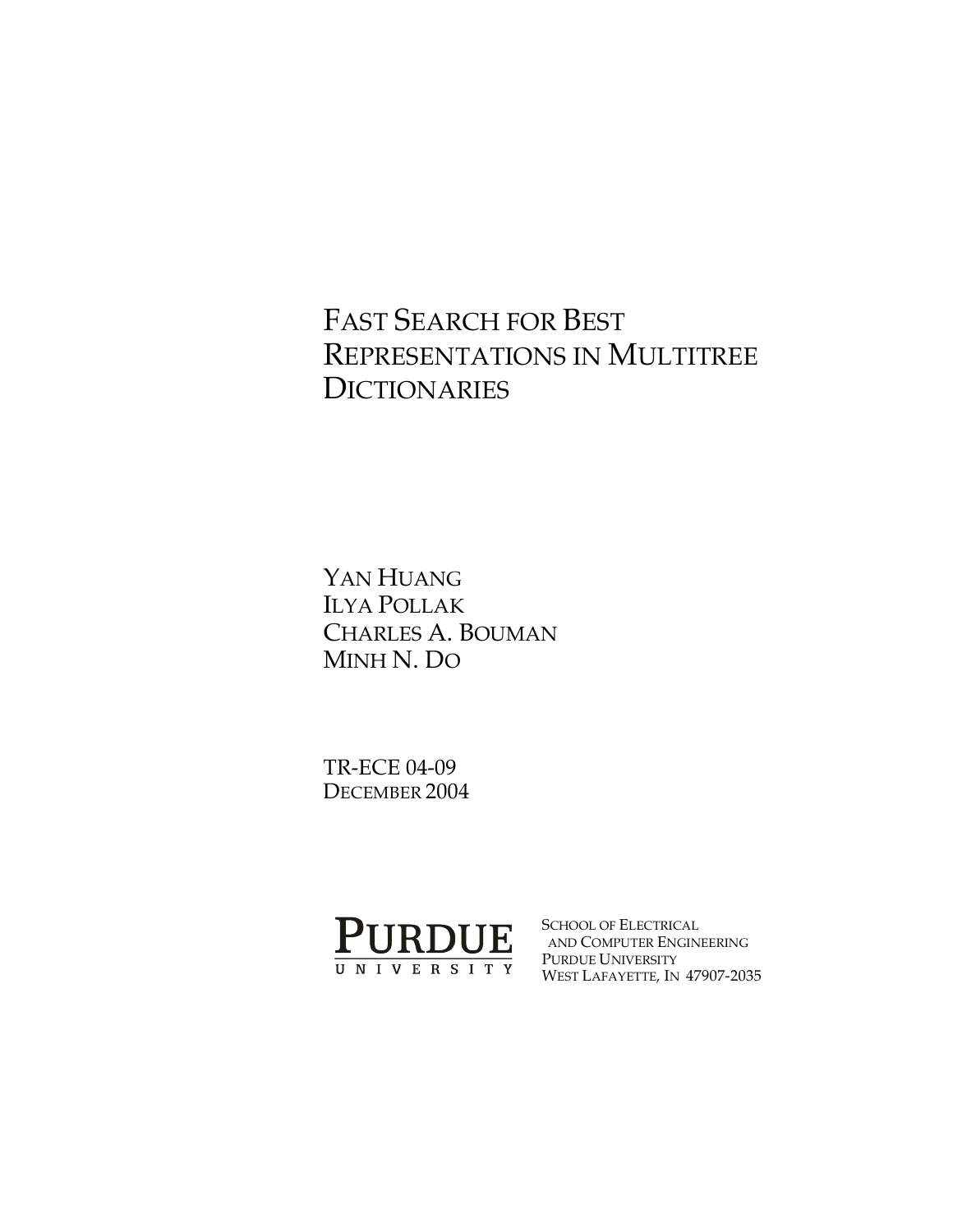### Fast Search for Best Representations in Multitree

# Dictionaries.

Yan Huang Ilya Pollak\* Minh N. Do Charles A. Bouman

This work was supported in part by a National Science Foundation (NSF) CAREER award CCR-0093105, an NSF grant IIS-0329156, a Purdue Research Foundation grant, and an NSF CAREER award CCR-0237633.

Y. Huang, I. Pollak\*, and C.A. Bouman are with the School of Electrical and Computer Engineering, Purdue University, 1285 EE Building, West Lafayette, IN 47907, phone 765-494-3465, 5916, and 0340, fax 765-494-3358, e-mail yanh,ipollak,bouman@ecn.purdue.edu. M.N. Do is with the Department of Electrical and Computer Engineering and Beckman Institute, University of Illinois at Urbana-Champaign, 1406 West Green St., Urbana, IL 61801, phone 217-244-4782, fax 217-244-1642, e-mail minhdo@uiuc.edu. Corresponding author's e-mail: ipollak@ecn.purdue.edu.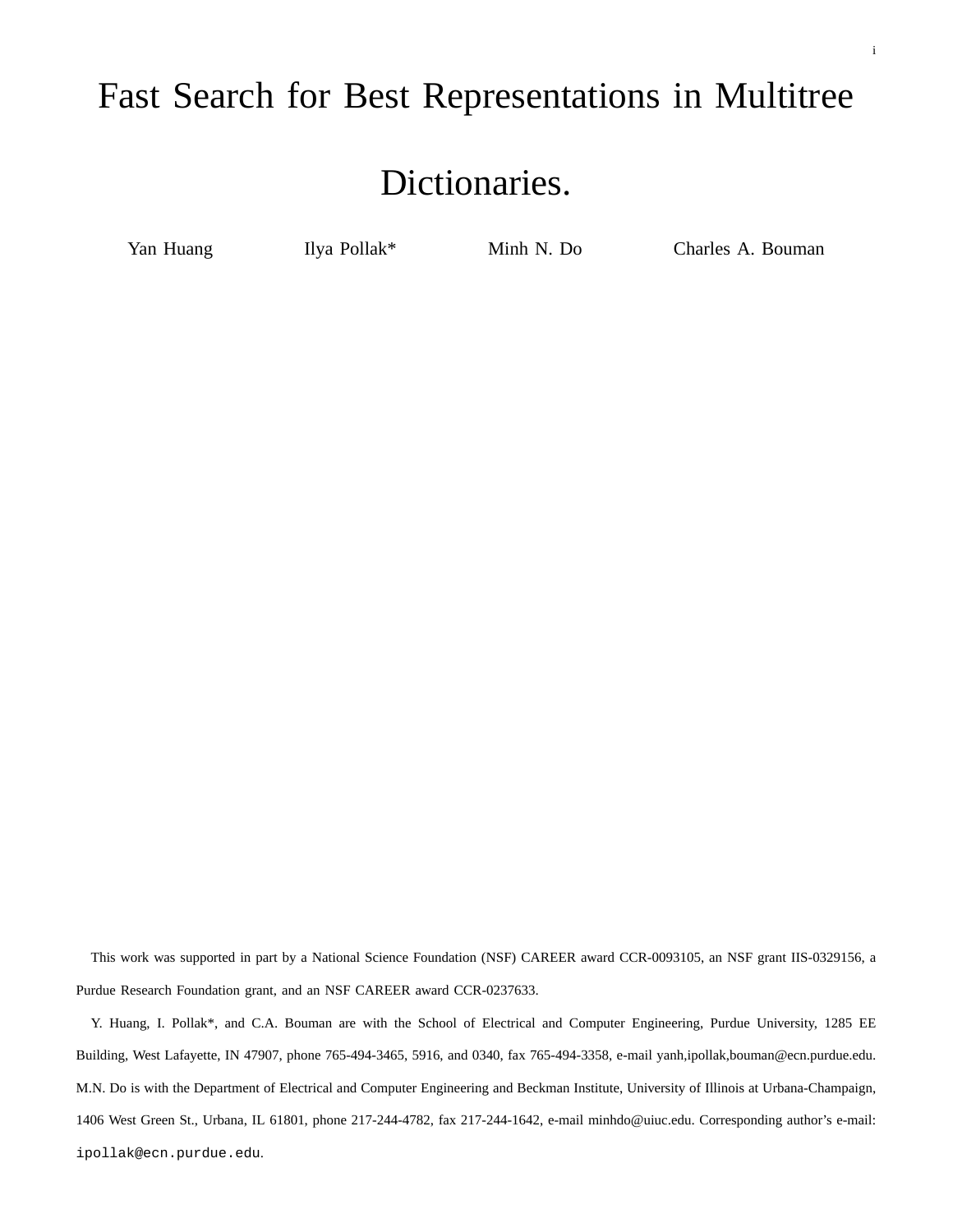#### **Abstract**

We develop a new framework of multitree dictionaries which includes some previously proposed dictionaries as special cases. We show how to efficiently find the best object in a multitree dictionary using a recursive tree pruning algorithm. We illustrate our framework through several examples, including a novel block image coder which significantly outperforms both the standard JPEG and quadtree-based methods, and is comparable to embedded coders such as JPEG2000 and SPIHT.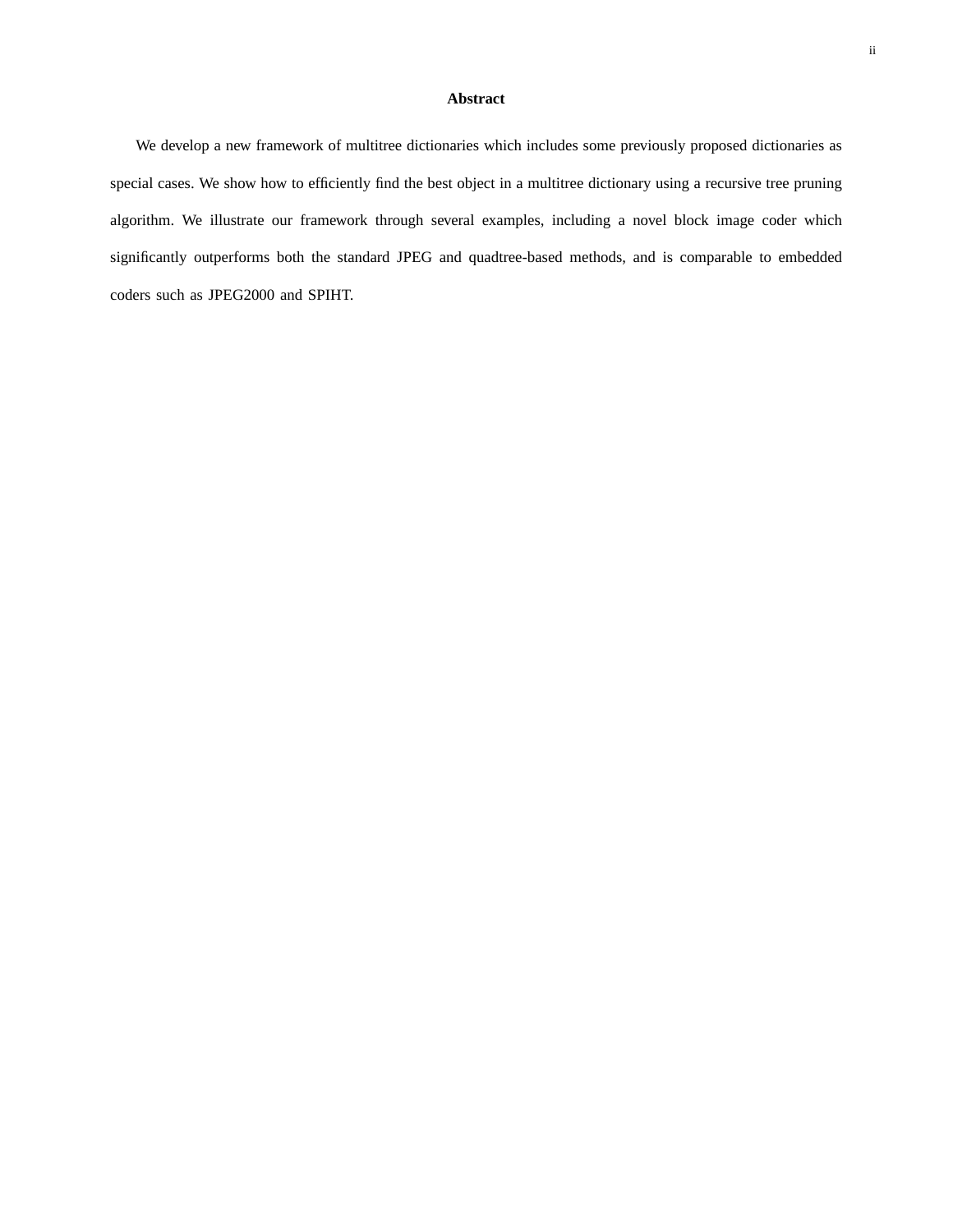#### I. INTRODUCTION.

A number of research efforts have recently concentrated on developing adaptive algorithms for representing and approximating signals in overcomplete dictionaries. This paper addresses the *best basis problem*—or, more generally, the *best representation problem*: given a signal, a dictionary of representations, and an additive cost function, the aim is to select the representation from the dictionary which minimizes the cost for the given signal. This paradigm has been successfully used for problems in compression [24], [25], [40], [49], estimation [11]–[13], [19], [20], [26], [30], [33], [51], and time-frequency (or space-frequency) analysis [10], [15]–[18], [46], [48], [52].

The original papers on best basis search [8], [9] considered the wavelet packet bases [8] and bases of local cosines [7], [27], [28], [41] on dyadic intervals. In each of these two cases, all the bases in the dictionary can be organized using a single tree: a binary tree in 1-D and a quadtree in 2-D. This organization was exploited in [8], [9] to devise a fast recursive tree pruning algorithm to find the best basis for any additive cost function.

Since then, a number of efforts have sought to lift the restrictions that a fixed binary/quadtree structure imposes on the underlying dictionary. Search methods for various dictionaries that correspond to different sets of possible timefrequency or space-frequency tilings have been proposed, such as the double-tree algorithm [15], time-frequency trees [46], [52], space-frequency trees [16], adaptive Haar-Walsh tilings [25], anisotropic wavelet packets [2], [12], anisotropic cosine packets [2], and mixed isotropic/anisotropic packets [2].

The main contributions of the present paper are:

- a new framework of multitree dictionaries which includes some previously proposed dictionaries as special cases;
- a fast recursive algorithm to find the best representation of data in a multitree dictionary;
- several application examples, including a novel image coder, which typically reduces the bit rate by about 25- 40% compared to JPEG and by about 10-20% compared to the quadtree-based approach of [40], and whose rate-distortion performance is comparable to that of embedded wavelet coders such as JPEG2000 and SPIHT. We start our discussion in Section II with a simple example of an optimal rectangular tiling algorithm. A simple modification of this algorithm leads to a best wedgelet algorithm for arbitrary rectangular tilings which we present in Section III. Two further extensions of our basic tiling algorithm are described in Section IV. Section V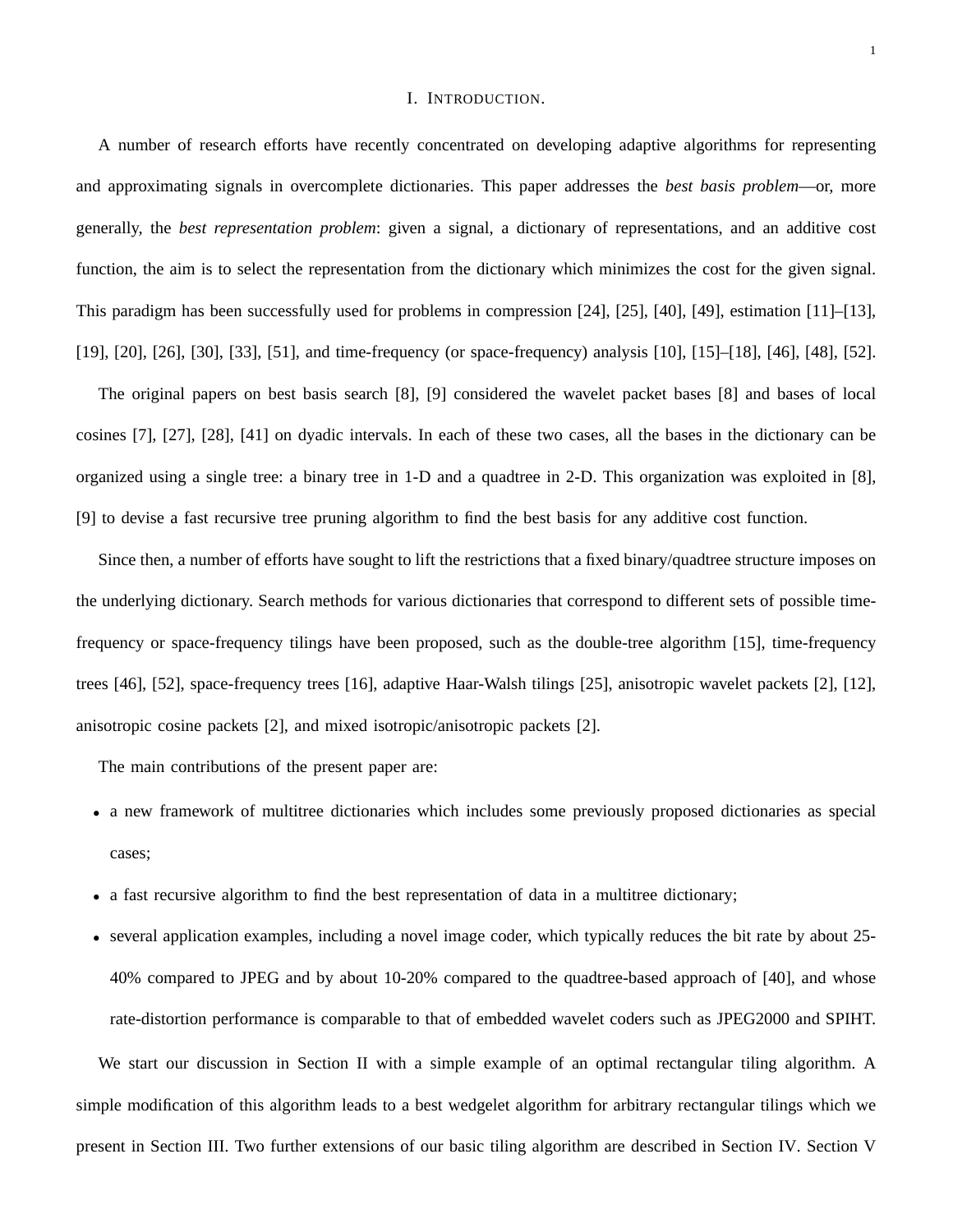

(c) A sequence of splits. (d) Another sequence of splits.

Fig. 1. An illustration of tilings and sequences of splits. (a) An admissible tiling—i.e., a tiling that can be obtained via a sequence of binary splits. (b) An inadmissible tiling. (c) A sequence of splits that leads to the tiling in (a). (d) Another sequence of splits that leads to the tiling in (a).

applies our algorithm to the problem of image compression. In Section VI, we introduce the general framework of multitree dictionaries, and argue that the algorithms of Sections II, III, and IV are special cases of a general recursive algorithm for finding the best object in a multitree dictionary. In Section VII, we then discuss relationships of our framework and algorithms to previously proposed best basis algorithms, and to other application areas.

### II. EXAMPLE 1: OPTIMAL RECTANGULAR TILINGS.

#### *A. A Fast Recursive Tiling Algorithm.*

We consider all images supported on a discrete rectangular domain  $Q \subset \mathbb{Z}^2$ . Suppose we are given an image f and would like to segment it into rectangular tiles  $P_1, P_2, \ldots, P_d$  so as to minimize a cost which is equal to the sum of the costs of the individual tiles:

$$
\sum_{i=1}^{d} e(P_i),\tag{1}
$$

where  $e$  is a cost function which is application specific and which depends on the image  $f$ .

We restrict our choice of tilings, and only consider those tilings that can be obtained through the following recursive binary splitting process: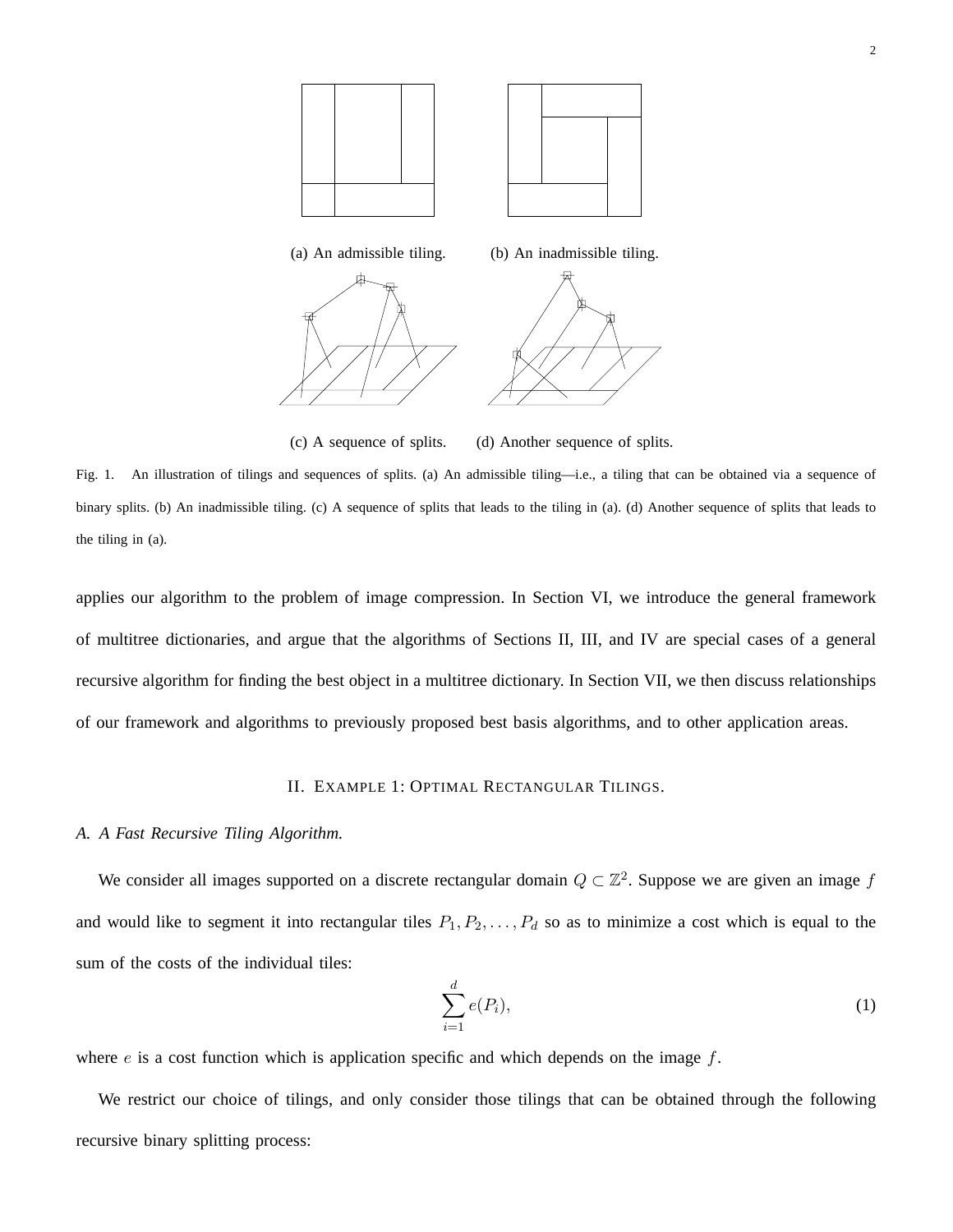- start with a tiling which consists of a single tile—namely, the whole image domain;
- for every tile in the tiling which consists of more than one pixel,

either keep it and do not split it ever again,

or split it into two smaller rectangular tiles;

• continue until all the tiles in the tiling either consist of one pixel or are labeled "never split again".

A rectangular tiling which can be obtained through this procedure is called an *admissible tiling*. An admissible tiling is illustrated in Fig. 1(a). The rectangular tiling depicted in Fig. 1(b) cannot be obtained through the binary splitting process described above, even though every tile in the tiling is a rectangle. This tiling is therefore not an admissible tiling.

The binary splitting process is conveniently visualized as a tree, with every node of the tree corresponding to a unique rectangular region of the image, as shown in Fig. 1(c).<sup>1</sup> We therefore use the terms *node* and *rectangular region* interchangeably. In particular, the entire image domain corresponds to the root of the tree. The yield of the binary tree—i.e., the set of all leaves—is then a tiling of the image. We therefore use the terms *leaf node* and *tile* interchangeably. The set of all such trees will give us the set of all admissible tilings (however, several different trees may correspond to the same tiling, as shown in Fig.  $1(c,d)$ ).

To efficiently solve our optimal tiling problem, we assign the cost given in Eq.  $(1)$  to every tree t whose yield is an admissible tiling  $\{P_1, \ldots, P_d\}$ :

$$
COST0(t) = \sum_{P \in \text{yield}(t)} e(P). \tag{2}
$$

We then search over all trees to find one of the trees with the smallest cost. The optimal tiling is then the yield of this tree. Since our search space consists of multiple trees, we call it a *multitree dictionary*. Our efficient search algorithm exploits the fact that although the number of possible trees is very large [26], [53], the number of rectangular tiles is much smaller and manageable.

To describe our search algorithm, let  $C_P^*$  be the cost of the optimal tiling for a rectangle P. In particular,  $C_Q^* = \min_t \cos(10t)$  is the optimal cost for the entire image domain Q. Our algorithm makes the following

<sup>&</sup>lt;sup>1</sup>In the figure, a short vertical (horizontal) line through a node signifies a vertical (horizontal) split.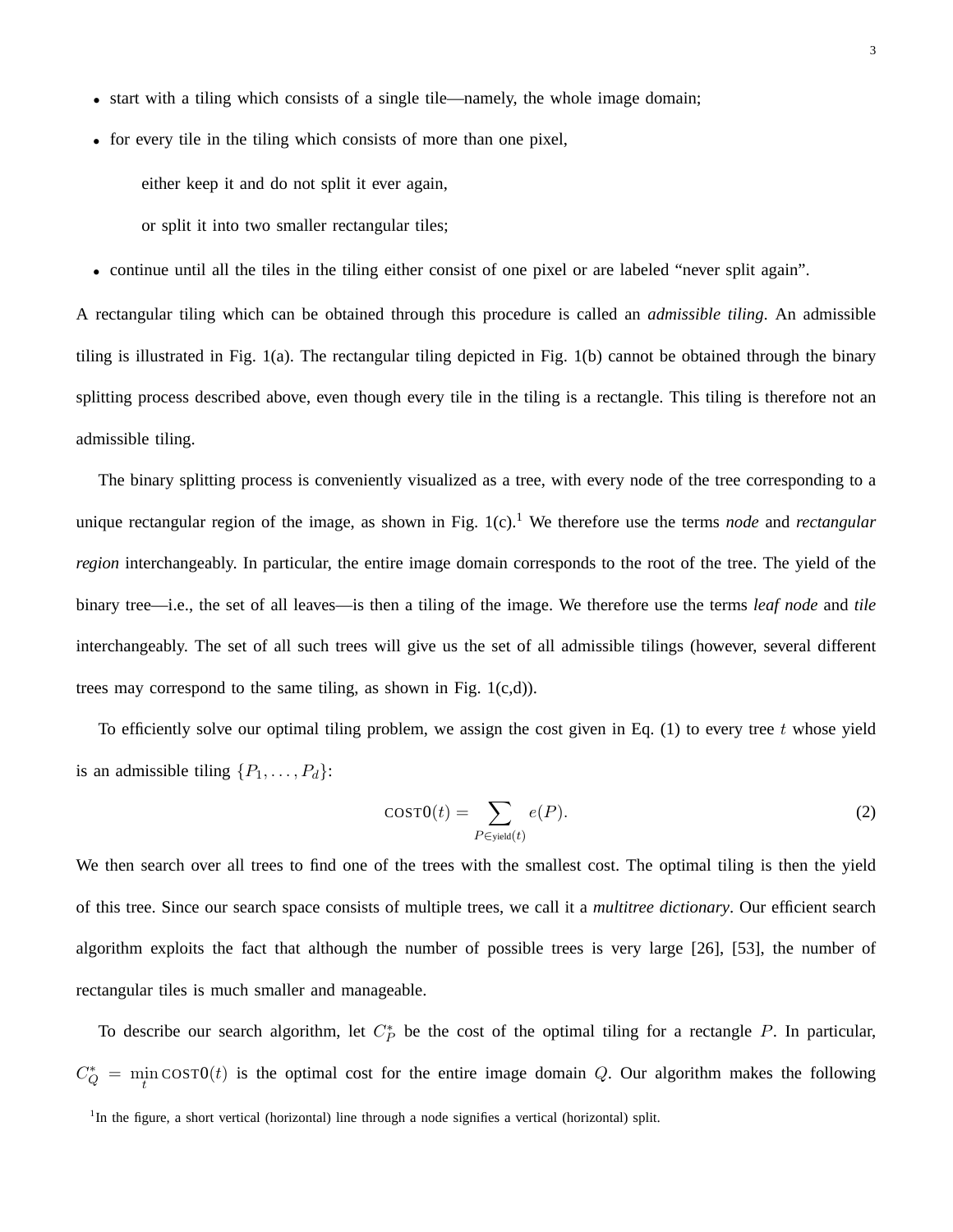recursive call, starting with  $P = Q$ :

$$
C_P^* = \min\{e(P), \ \min(C_{P'}^* + C_{P''}^*)\},\tag{3}
$$

where the inner minimization is done over all ordered pairs of rectangles  $(P', P'')$  which partition the rectangle P:

$$
P = P' \cup P'' \text{ and } P' \cap P'' = \varnothing.
$$

We always assume that, if the split is horizontal, then  $P'$  is on top of  $P''$ , and if the split is vertical, then  $P'$  is to the left of  $P''$ .

The recursive call (3) terminates at the pixels:

if P is a pixel, then 
$$
C_P^* = e(P)
$$
. (4)

To avoid repetitive calculation, we store the optimal cost and the optimal split for each rectangle in a table. Before making a recursive call for any rectangle  $P$ , the table is consulted to make sure that  $P$  has not been visited before. If the original image domain is  $N_1 \times N_2$ , it has  $O(N_1^2 N_2^2)$  different subrectangles, and therefore maintaining the table requires  $O(N_1^2 N_2^2)$  memory. With this table, we only need to make one recursive call per rectangle. Since each recursive call involves  $O(N_1 + N_2)$  comparisons to calculate  $C_P^*$  via Eq. (3)—corresponding to  $N_1 - 1$  horizontal splits and  $N_2 - 1$  vertical splits—the computational complexity of the search algorithm is  $O(N_1^2 N_2^2(N_1 + N_2))$ which is  $O(N^{2.5})$  for a square image with N pixels,  $N_1 = N_2 = \sqrt{N}$ .

The pseudocode for the search algorithm is shown in Fig. 2. The optimal left child of P is denoted by  $s_P^*$ , and the optimal overall tiling by  $\mathcal{B}_P^*$ . Fig. 2(a) shows the pseudocode for the recursive calculation of the optimal splits and corresponding costs which are stored in a global data structure TABLE. Once this piece of pseudocode is executed, the optimal tiling is constructed using the routine in Fig. 2(b) which is assumed to have access to the same global data structure TABLE. Specifically, the optimal tiling  $\mathcal{B}_Q^*$  of an image domain  $Q$  is obtained with the following two commands:

$$
\begin{array}{rcl} (C_Q^*,s_Q^*) & \leftarrow & \text{best\_split\_v0}(Q), \\\\ & B_Q^* & \leftarrow & \text{best\_tiling\_v0}(Q), \end{array}
$$

which call the two routines in Fig. 2.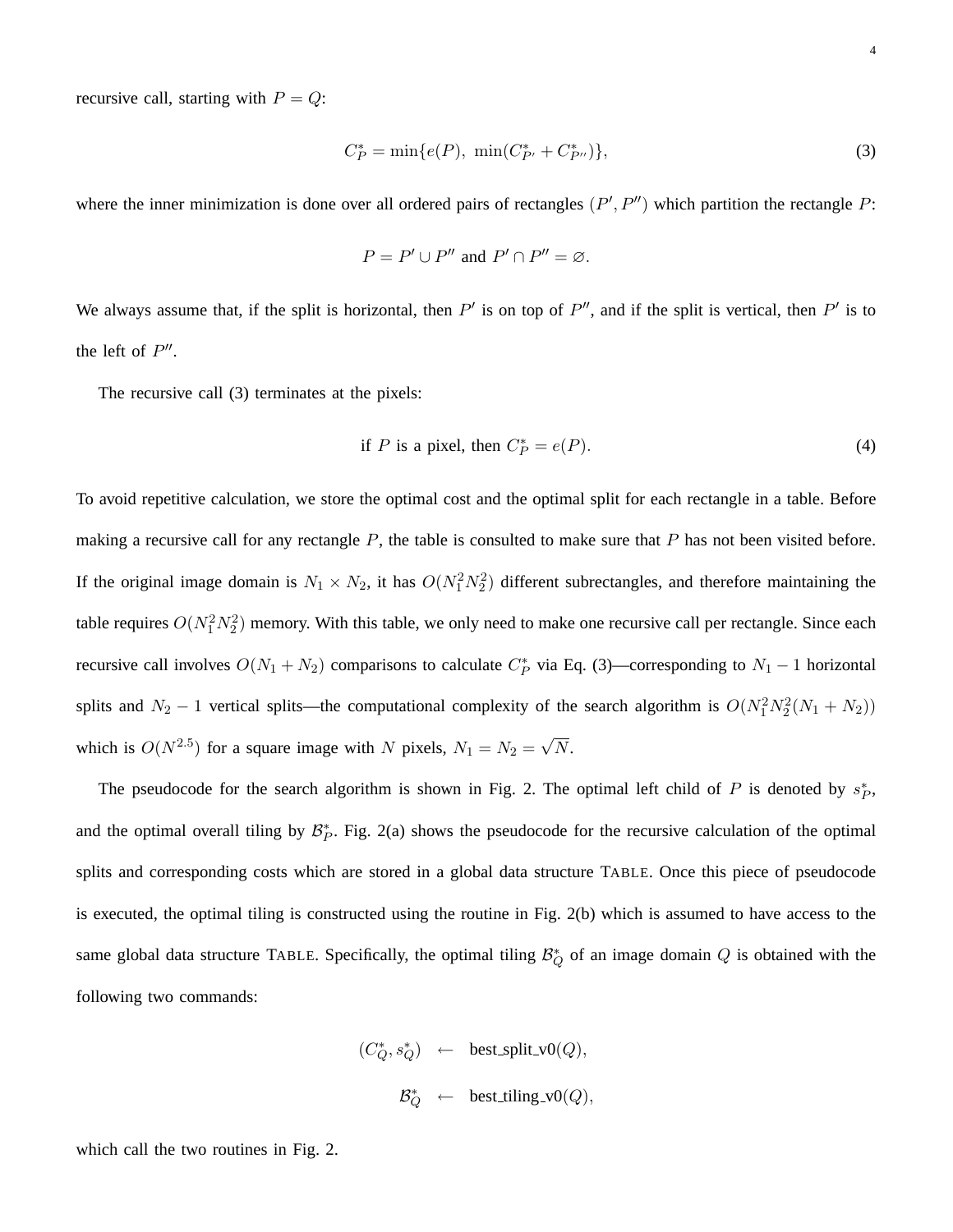```
(C_P^*, s_P^*) \leftarrow best split v0(P) {
      if C_P^* has been computed
           get C_P^* and s_P^* from the global data structure TABLE;
     else {
          s_P^* \leftarrow \varnothing;P_P^* \leftarrow \emptyset; //Initialize best left child s_P^*C_P^* \leftarrow e(P);P_P^* \leftarrow e(P); //Initialize best cost C_P^*for (P', P'') = a partition of P into two rectangles {
                (C_{P'}^*, s_{P'}^*) \leftarrow \text{best-split_v0}(P');(C_{P''}^*, s_{P''}^*) \leftarrow \text{best-split_v0}(P'');if C_{P'}^* + C_{P''}^* < C_P^* {
                     s_P^* \leftarrow P'; //Update s^*_{P}C_P^* \leftarrow C_{P'}^* + C_{P''}^*; //Update C_P^*}
          }
           record C_P^* and s_P^* in the global data structure TABLE;
     }
      return C_P^* and s_P^*;
}
```
(a) Recursive calculation of the optimal splits and corresponding costs.

```
\mathcal{B}_P^* \leftarrow best_tiling_v0(P) {
        get s_P^* from the global data structure TABLE;
        if s_P^* is the empty set
               \mathcal{B}^{\ast}_{P} \leftarrow \{P\};else
               \mathcal{B}_P^* \leftarrow best_tiling_v0(s<sup>*</sup><sub>P</sub>) \cup best_tiling_v0(P\s<sup>*</sup><sub>P</sub>);
        return \mathcal{B}_P^*;}
```
(b) Recursive generation of the best tiling.

Fig. 2. Pseudocode specification of a fast recursive search for the best rectangular tiling: (a) the recursive calculation of the optimal left children  $s_P^*$  and the corresponding costs  $C_P^*$ ; (b) the recursive generation of the best tiling. It is assumed that both routines have access to the same global data structure TABLE. The optimal tiling  $\mathcal{B}_Q^*$  of an image domain Q is obtained with  $(C_Q^*, s_Q^*)$  ← best\_split\_v0(Q), followed by  $\mathcal{B}_Q^*$  ← best\_tiling\_v0(*Q*).

#### *B. A Simple Cost Function.*

The preceding discussion supposes that the individual costs  $e(P)$  have been precomputed for every rectangle P. We analyze this computation using the following simple cost:

$$
e(P) = \sum_{(n_1, n_2) \in P} (f(n_1, n_2) - f_P)^2 + w,\tag{5}
$$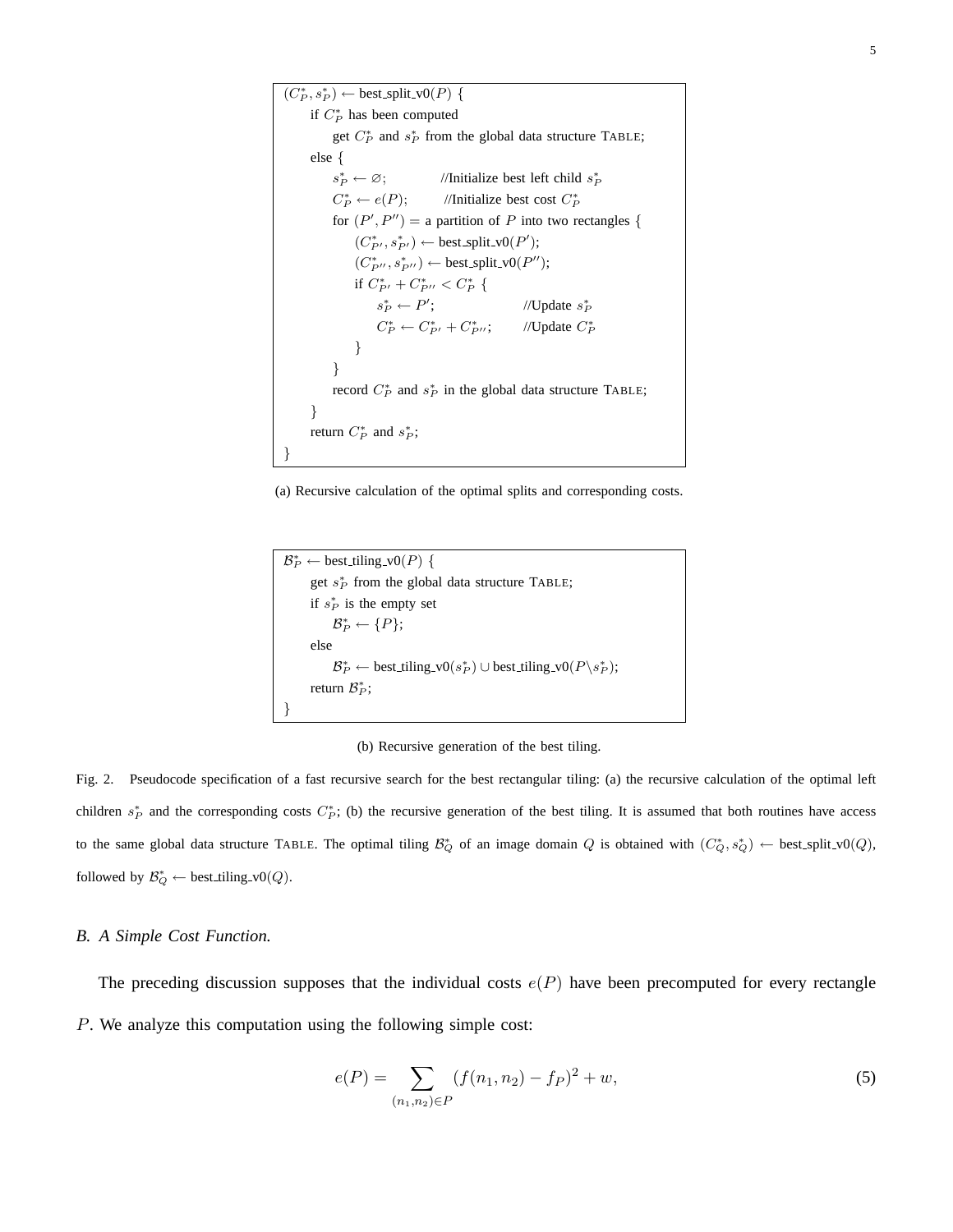which results in the following overall cost of a tiling  $\{P_1, \ldots, P_d\}$ :

$$
\sum_{i=1}^{d} \sum_{(n_1,n_2)\in P_i} (f(n_1,n_2) - f_{P_i})^2 + wd,
$$
\n(6)

where

 $f(n_1, n_2)$  is the pixel value at the location  $(n_1, n_2)$ ;

- $f_{P_i}$  is the average of the image f over the rectangle  $P_i$ ;
- $d$  is the number of tiles in the tiling;

 $w$  is an application-specific penalty on the number of tiles (such as, e.g., the average coding complexity in a compression application).

For this particular cost function (5), computing  $e(P)$  for every rectangle P can be done very efficiently by defining the following two statistics:

$$
\rho_1(f, P) = \sum_{(n_1, n_2) \in P} f(n_1, n_2) = |P|f_P
$$

$$
\rho_2(f, P) = \sum_{(n_1, n_2) \in P} f(n_1, n_2)^2,
$$

and noticing that, if we know these two statistics for a pair of rectangles  $(P', P'')$  which partition a rectangle P, we can calculate  $e(P)$  in  $O(1)$  time as follows:

$$
\rho_1(f, P) = \rho_1(f, P') + \rho_1(f, P'')
$$
  
\n
$$
\rho_2(f, P) = \rho_2(f, P') + \rho_2(f, P'')
$$
  
\n
$$
e(P) = \rho_2(f, P) - \rho_1^2(f, P)/|P| + w.
$$

This is used to compute all the costs in a bottom-up fashion, with both time and space complexity  $O(N_1^2N_2^2)$ .

#### *C. Reducing the Computational Complexity.*

The overall time complexity of the optimal tiling algorithm with the cost  $(5)$ —i.e., the computation of the costs and the recursive search combined—is  $O(N_1^2N_2^2(N_1 + N_2))$ . The overall space complexity is  $O(N_1^2N_2^2)$ .

Note that reducing the number of admissible rectangular tilings may result in a lower computational complexity of the algorithm. For example, we can restrict the search space if we only allow a rectangle to be split into two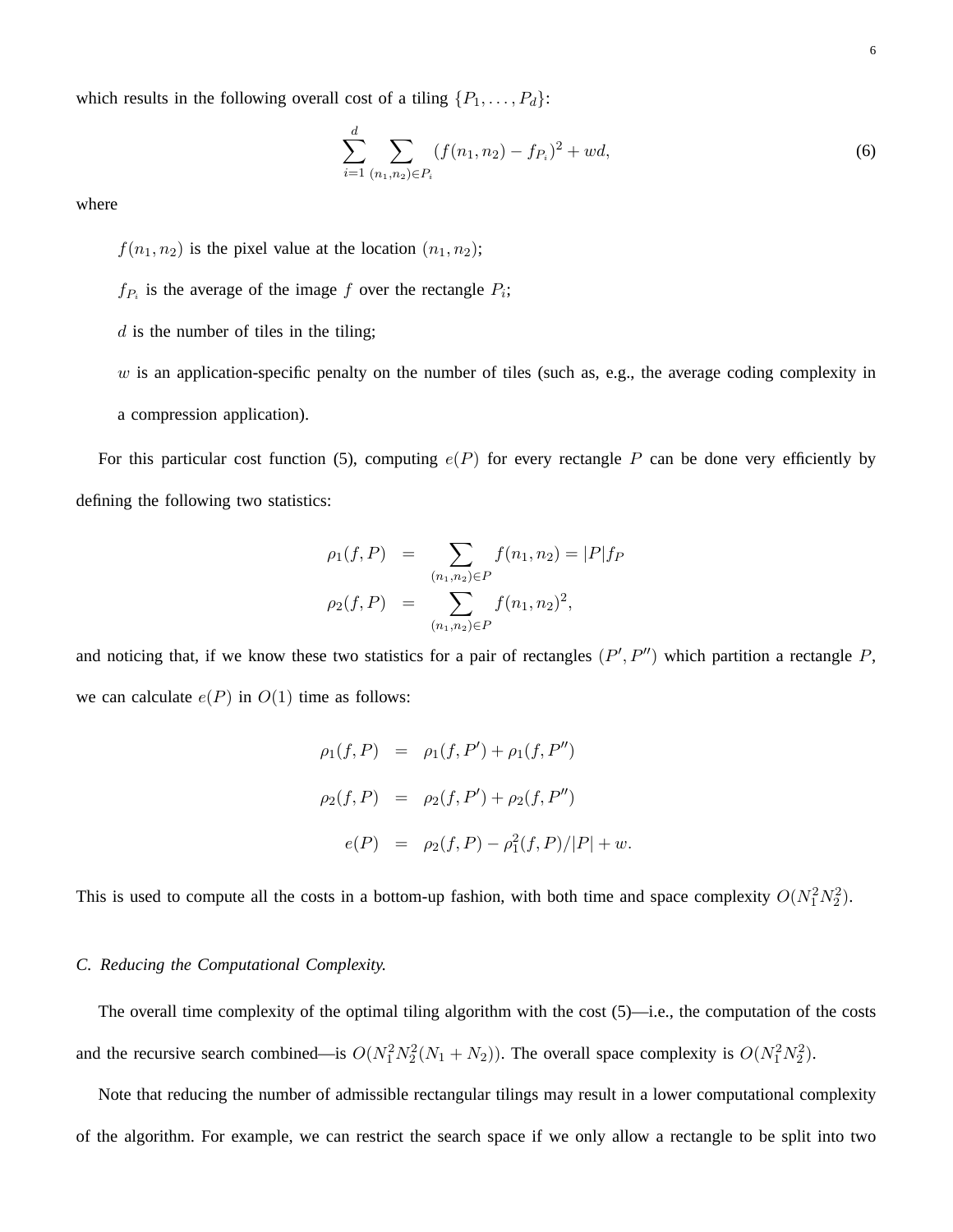congruent rectangles, as was done in, e.g., [12]. In other words, we can impose that during our recursive binary splitting process, an  $n_1 \times n_2$  rectangle may only be split either into two  $n_1/2 \times n_2$  rectangles, or into two  $n_1 \times n_2/2$ rectangles. This "dyadic tiling" scenario is called "dyadic CART" in [12] and is similar to the anisotropic wavelet packets [2], [12].<sup>2</sup> It can be shown that in this case, the total number of possible rectangular tiles is  $O(N_1N_2)$ , and therefore the computation of the costs has time and space complexity  $O(N_1N_2)$ . The minimization in Eq. (3) is  $O(1)$  since it now involves choosing one of no more than three options: horizontal split or vertical split or no split. Therefore, both the time and space complexity of the search is  $O(N_1N_2)$ , which is also the overall complexity of the algorithm—i.e., the computation of the costs and the recursive search combined. In this case, the complexity is linear in the number of pixels.

Another way of reducing the computation time and memory requirements is restricting the split locations to only occur at multiples of some integer  $M > 1$ . In this case, the elementary cells in the resulting tilings will be  $M \times M$  rectangles rather than single pixels. Our rectangular tiling algorithms, with  $M = 16$ , are illustrated in Fig. 3: Fig. 3(b) shows the result of the dyadic search, and Fig. 3(c) shows the result of the full search.

We also note that for any set of admissible tilings, a further reduction in computational complexity can be achieved by sacrificing optimality and using a suboptimal, greedy search method proposed in, e.g., [31], [32].

The problems addressed in the remainder of the paper exemplify many situations where the computation of the costs may be more complex than O(1) per pixel and in fact may dominate the computational complexity of the overall algorithm.

#### III. EXAMPLE 2: OPTIMAL WEDGELET TILINGS.

#### *A. Algorithm Extension 1: State Variables.*

In the best wedgelet algorithm [13], each tile can be represented using one of several wedgelets. In our image coding algorithm in Section V, we will allow the choice of several quantizers for encoding each tile. To model these choices, we introduce the concept of a *state variable*. To every tile  $P$ , we associate a state variable  $x_P$  taking

<sup>2</sup>The scenario which is similar to the classical wavelet packets results from imposing that, furthermore, any horizontal split must be followed by a vertical one, and vice versa. In other words, if an  $n_1 \times n_2$  rectangle resulted from a horizontal split, it is only allowed to be split into two  $n_1 \times n_2/2$  rectangles; and if it resulted from a vertical split, it is only allowed to be split into two  $n_1/2 \times n_2$  rectangles.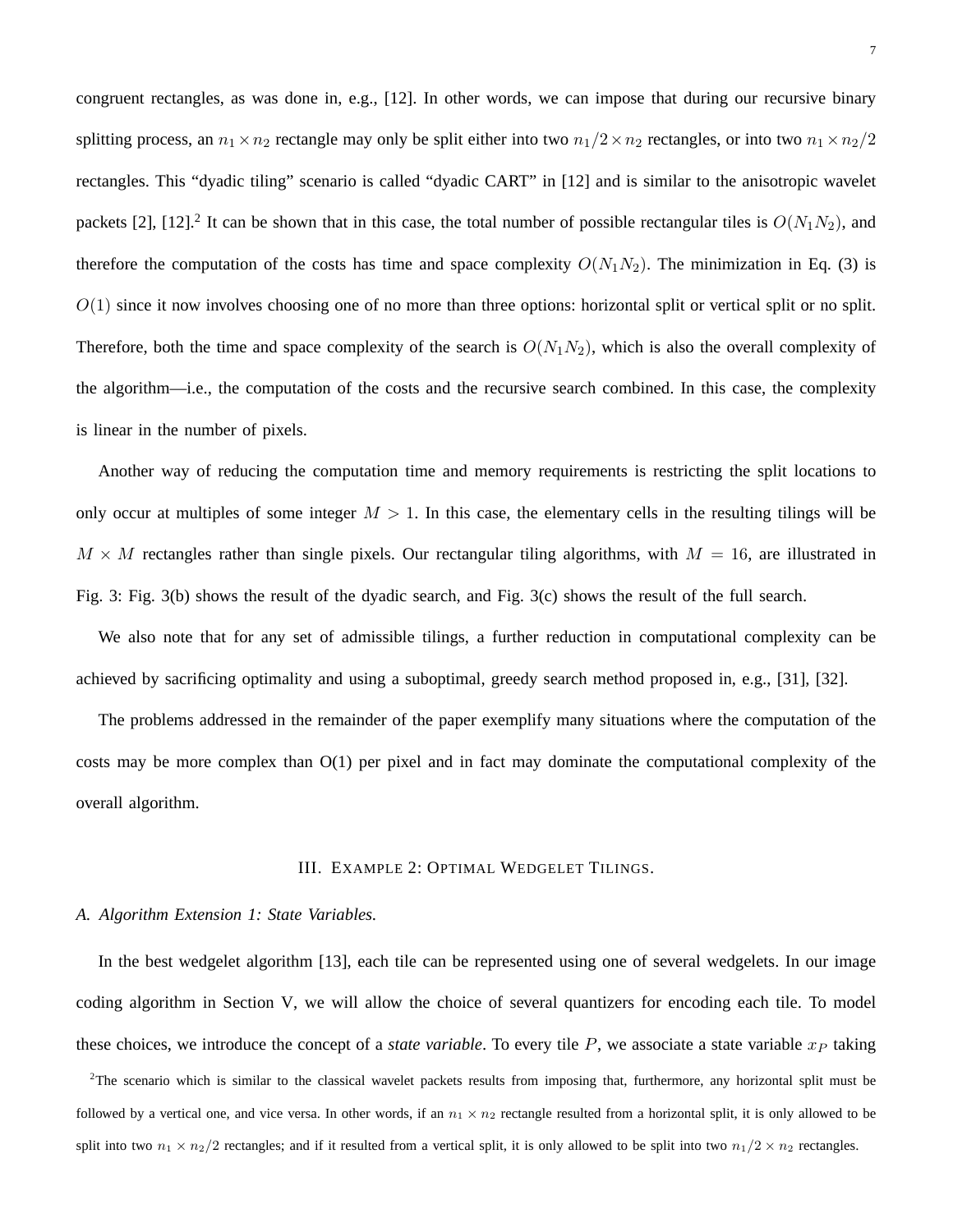

(a) Cameraman image. (b) Best dyadic tiling, cost 0.57 (c) Best arbitrary tiling, cost 0.44

Fig. 3. A 256  $\times$  256 cameraman image and its best rectangular tilings with the smallest cell size 16  $\times$  16: (b) best dyadic tiling, cost 0.57; (c) best arbitrary tiling, cost 0.44.



Fig. 4. A wedgelet.

values in some finite set which, without loss of generality, we assume to be  $\{1, 2, ..., X\}$  where X is some fixed integer. Each term of the cost function is now allowed to depend on the corresponding state variable—in other words, we replace the cost given in Eq. (2) with the following:

$$
cost1(t) = \sum_{P \in yield(t)} c(P, x_P).
$$
\n(7)

Note that if we let  $e(P) = \min_{x_P} c(P, x_P)$ , this cost becomes the same as COST0 in Eq. (2). Therefore, the search for the best tree and the best tiling now consists of two steps: finding the best state for each tile  $P$  via minimizing  $c(P, x_P)$  with respect to  $x_P$ , and then applying our recursive algorithm of Fig. 2(a).

#### *B. Wedgelet Experiments.*

A wedgelet [13] is an image defined on a rectangular domain and consisting of two constant pieces which are joined together along a straight line, as illustrated in Fig. 4. We can represent a wedgelet on a domain P as a quadruple  $x_P = (P', P'', \mu', \mu'')$  where P' and P'' are the two regions that the straight line partitions P into, and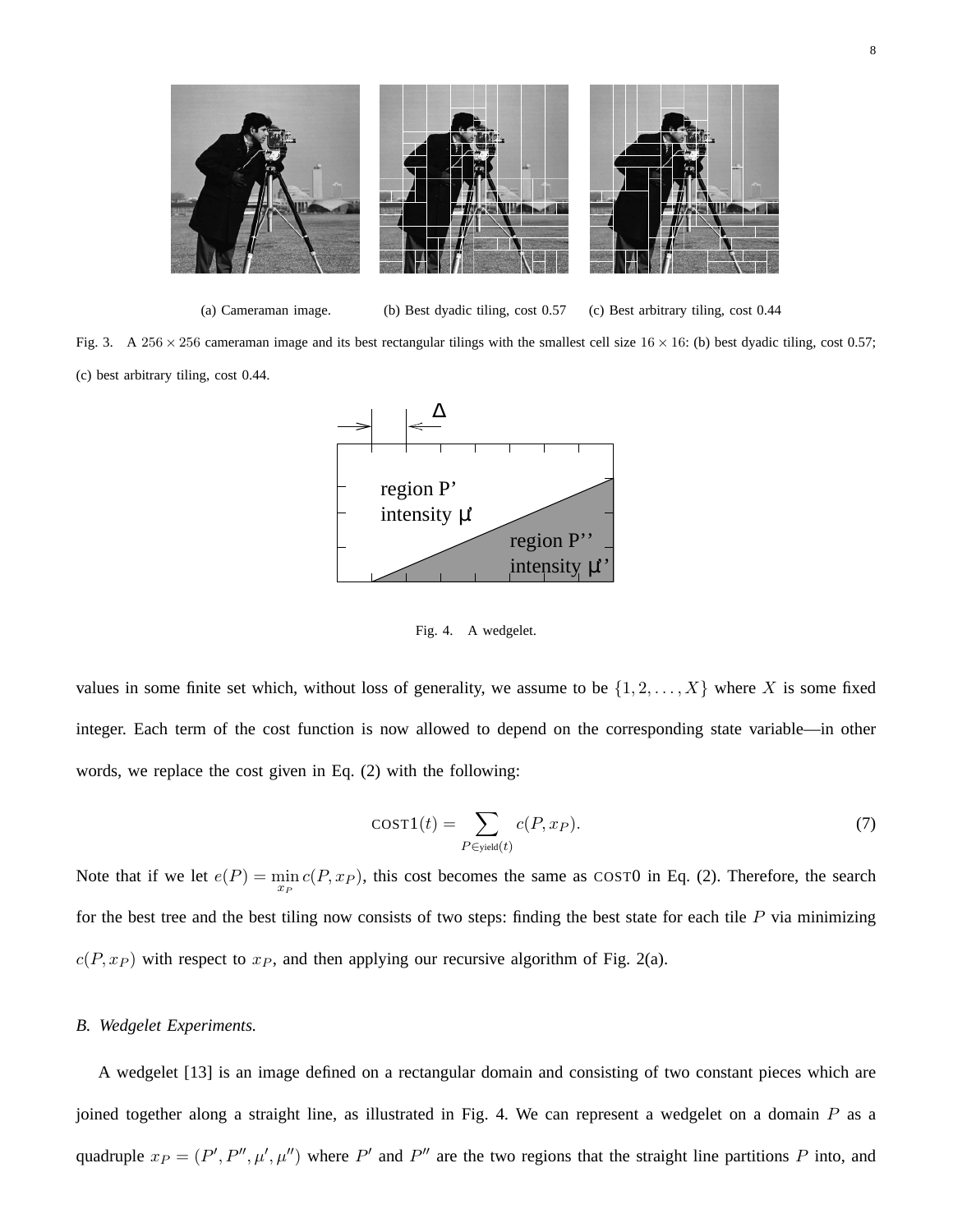

(a) Quadtree wedgelets. (b) Dyadic wedgelets. (c) Rate-distortion curves. Fig. 5. Two best wedgelet tiling examples for an  $128 \times 128$  binary image: (a) Quadtree wedgelets, SNR=17.1 dB, rate = 0.0062 bits per pixel; (b) Dyadic wedgelets, SNR = 17.8 dB at 0.0055 bits per pixel. Panel (c) shows the rate-distortion curves for this image, for the quadtree wedgelets (dashed) and the dyadic wedgelets (solid).

 $\mu'$  and  $\mu''$  are the respective image intensities. Alternatively, P' and P'' can be specified by the two endpoints of the line. It is typically assumed that the endpoints are restricted to a grid with some small step  $\Delta$ , as shown in Fig. 4.

Given an image f, we can approximate the image values over a rectangular domain P with a wedgelet  $x_P =$  $(P', P'', f_{P'}, f_{P''})$  where  $f_{P'}$  and  $f_{P''}$  are the average intensities of f over the regions  $P'$  and  $P''$ , respectively. We penalize any such approximation using the following simple cost function which is similar to Eq. (5):

$$
c(P, x_P) = \sum_{(n_1, n_2) \in P'} (f(n_1, n_2) - f_{P'})^2 + \sum_{(n_1, n_2) \in P''} (f(n_1, n_2) - f_{P''})^2 + 2w.
$$

In addition, we still allow approximating an image tile with a constant, and still use the cost in Eq. (5) in this case.

Our fast search algorithm can then find the optimal wedgelet tiling. Fig. 5 depicts some examples for a binary image. Fig. 5(a) shows the best quadtree wedgelet tiling. This strategy was proposed in the original wedgelet paper [13]. Allowing more possibilities for split locations leads to more compact and more precise wedgelet tilings. The best dyadic wedgelet tiling is shown in Fig. 5(b) and allows each rectangle to be split into two congruent rectangles either horizontally or vertically.

We assumed the following simple approximation for the number of bits required to encode our wedgelet tilings:

• one bit per node to encode whether it is an internal node or a leaf;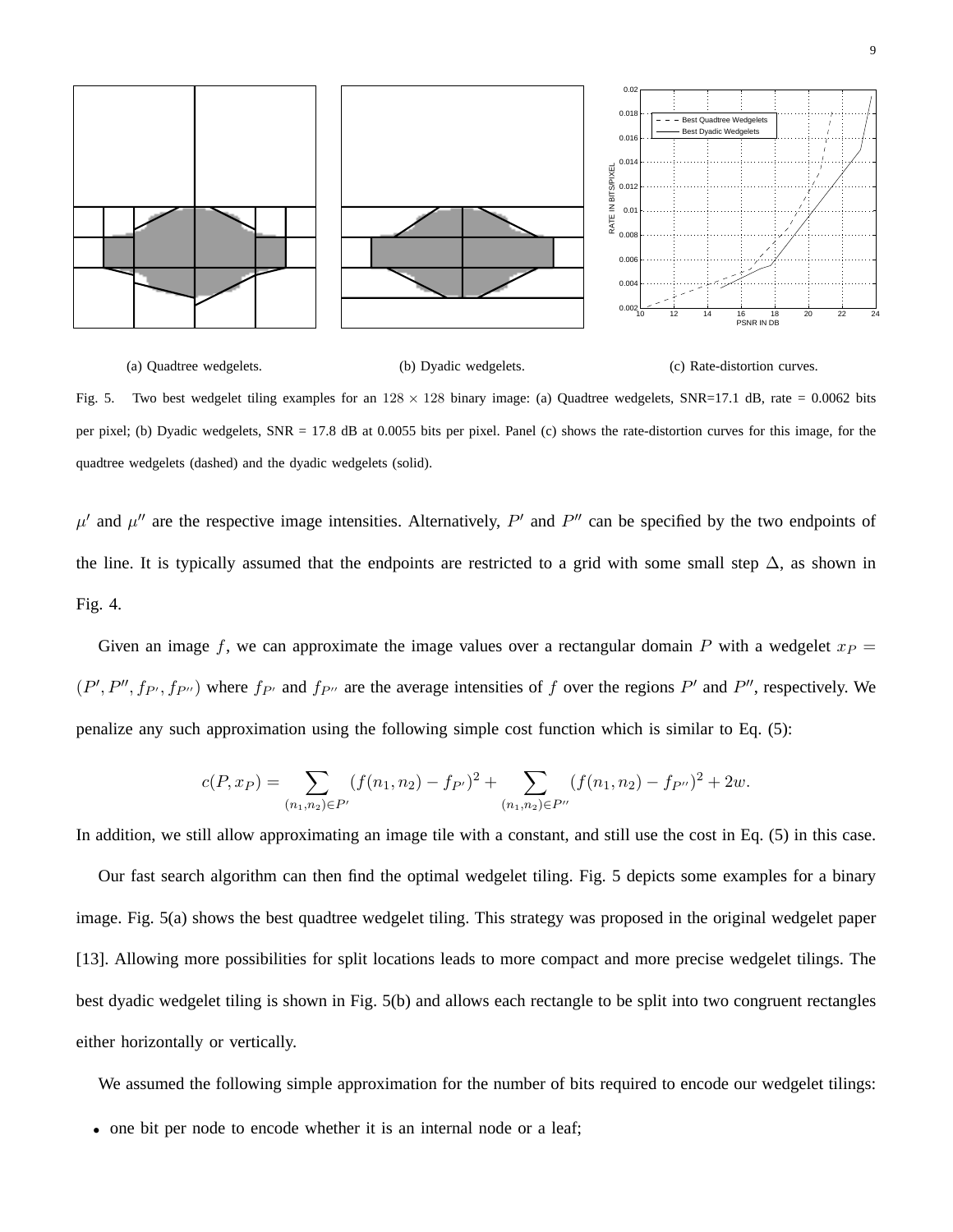- one bit per leaf node to encode whether it is a constant tile or a wedgelet;
- one bit per leaf node to encode the intensity (this is a reasonable approximation, since our input image is binary);
- $\log_2((M+N)/\Delta)^2$ ) bits per wedgelet leaf node of size  $M \times N$ , to encode the position of the wedgelet partition;
- in addition, for dyadic wedgelet tilings, we spend one bit per internal node to encode whether it is split horizontally or vertically.

With these assumptions, the quadtree tiling of Fig. 5(a) produces SNR of 17.1 dB and rate 0.0062 bits per pixel, whereas Fig. 5(b) has both a higher SNR of 17.8 dB and a lower rate of 0.0055 bits per pixel. Note also that the quadtree tiling has 16 tiles whereas the dyadic tiling has only eight tiles. Dyadic tilings outperform quadtree tilings, achieving lower rates at the same SNR's and higher SNR's at the same rates for this image, as shown in Fig. 5(c). The curves in Fig.  $5(c)$  were obtained by varying the split penalty w.

#### IV. FURTHER EXTENSIONS OF THE OPTIMAL TILING ALGORITHM.

#### *A. Algorithm Extension 2: Incorporating Internal Nodes into the Cost.*

Recall that in previous sections, the trees played an auxiliary role since the cost only depended on the yield of the tree—i.e., the leaf nodes—but was independent of the internal nodes of the tree. However, in some applications the internal structure of the tree matters. For example, in the wedgelet experiments of the previous section as well as in the compression experiments which will be discussed in Section V, the structure of the tree must be encoded, and the encoding costs may be different for two different trees which correspond to the same tiling. We would like to be able to include these costs in the cost function optimized by our algorithm. To model this and a variety of other such situations where the internal structure of the tree is important, we now equip every node  $P$  with a state  $x_P$ , and use a cost function  $\bar{c}$  to penalize the split of a node P with a state  $x_P$  into nodes P' and P'' with states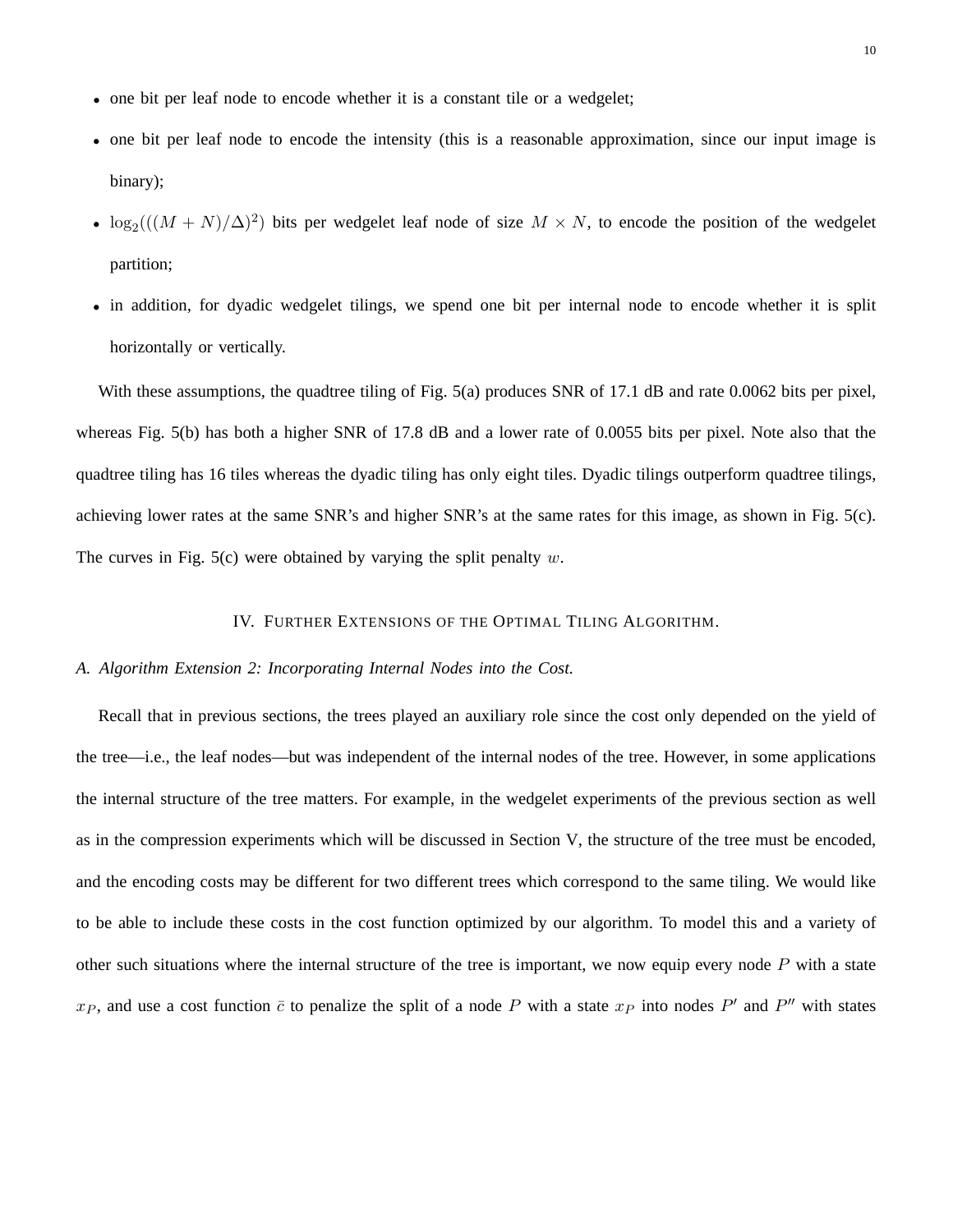$x_{P'}$  and  $x_{P''}$ , respectively. Our new cost for any tree t is:

$$
COST2(t) = \sum_{P \in internal\text{-nodes}(t)} \overline{c} \left( \begin{array}{c} (P, x_P) \\ (P', x_{P'}) \\ (P'', x_{P'}) \end{array} \right) + \sum_{P \in yield(t)} c(P, x_P), \tag{8}
$$

where

in the first summation, the nodes  $P'$  and  $P''$  are the children of the node P on the tree t;

 $x_P$ ,  $x_{P}$ , and  $x_{P}$  are the state variables associated with the nodes P, P', and P'', respectively;

 $c$  and  $\bar{c}$  are application-specific cost functions.

Note that this cost is a generalization of COST1(t) in Eq. (7). Indeed, if we set  $\bar{c} \equiv 0$ , then COST2(t) = COST1(t). Note also that, in the cost  $(5,6)$  which we used in our tiling experiments, the penalty w can be interpreted as a split cost function  $\bar{c}$  which assigns a constant penalty w to each split.

We let  $\bar{C}_{P,x}^*$  be the cost of the optimal tree for a rectangle P, given  $x_P = x$ , and we let  $\bar{C}_P^*$  be the cost of the overall optimal tree for P, i.e.,  $\bar{C}_P^* = \min_x \bar{C}_{P,x}^*$ . The optimal tree is found using the following recursion:

$$
\bar{C}_{P,x}^{*} = \left\{ \begin{array}{ll} c(P,x), & \text{if } P \text{ is an elementary cell,} \\ \min \left\{ c(P,x), \min_{P',P'',x',x''} \left[ \bar{c} \left( \frac{(P,x)}{(P',x')}(P'',x'') \right) + \bar{C}_{P',x'}^{*} + \bar{C}_{P'',x''}^{*} \right] \right\}, & \text{otherwise.} \end{array} \right. \tag{9}
$$

This recursion is similar to Eqs. (3,4) and can therefore be implemented using the pseudocode in Figs. 6 and 7 which are extensions of Figs. 2(a) and 2(b), respectively.

#### *B. Algorithm Extension 3: Dynamic Programming Over a Sequence of Blocks.*

If an image is partitioned into K blocks  $Q_1, Q_2, \ldots, Q_K$ —as in, for example, JPEG and [40]—our algorithm can be used to find the optimal tiling within each block. In [40], it was assumed that each block is handled independently. However, as argued in [5], [43], it is sometimes advantageous to assume that pairs of consecutive blocks are interdependent. In order to model this new assumption, we let  $t_1, \ldots, t_K$  be the trees corresponding to the blocks  $Q_1, \ldots, Q_K$ , respectively, and assign the following cost to this collection of trees  $\{t_1, \ldots, t_K\}$ :

$$
\text{COST-BLOCKS}(t_1, \dots, t_K) = \sum_{k=2}^K \bar{\bar{c}}(Q_k, x_{Q_k}, Q_{k-1}, x_{Q_{k-1}}) + \sum_{k=1}^K \text{COST2}(t_k). \tag{10}
$$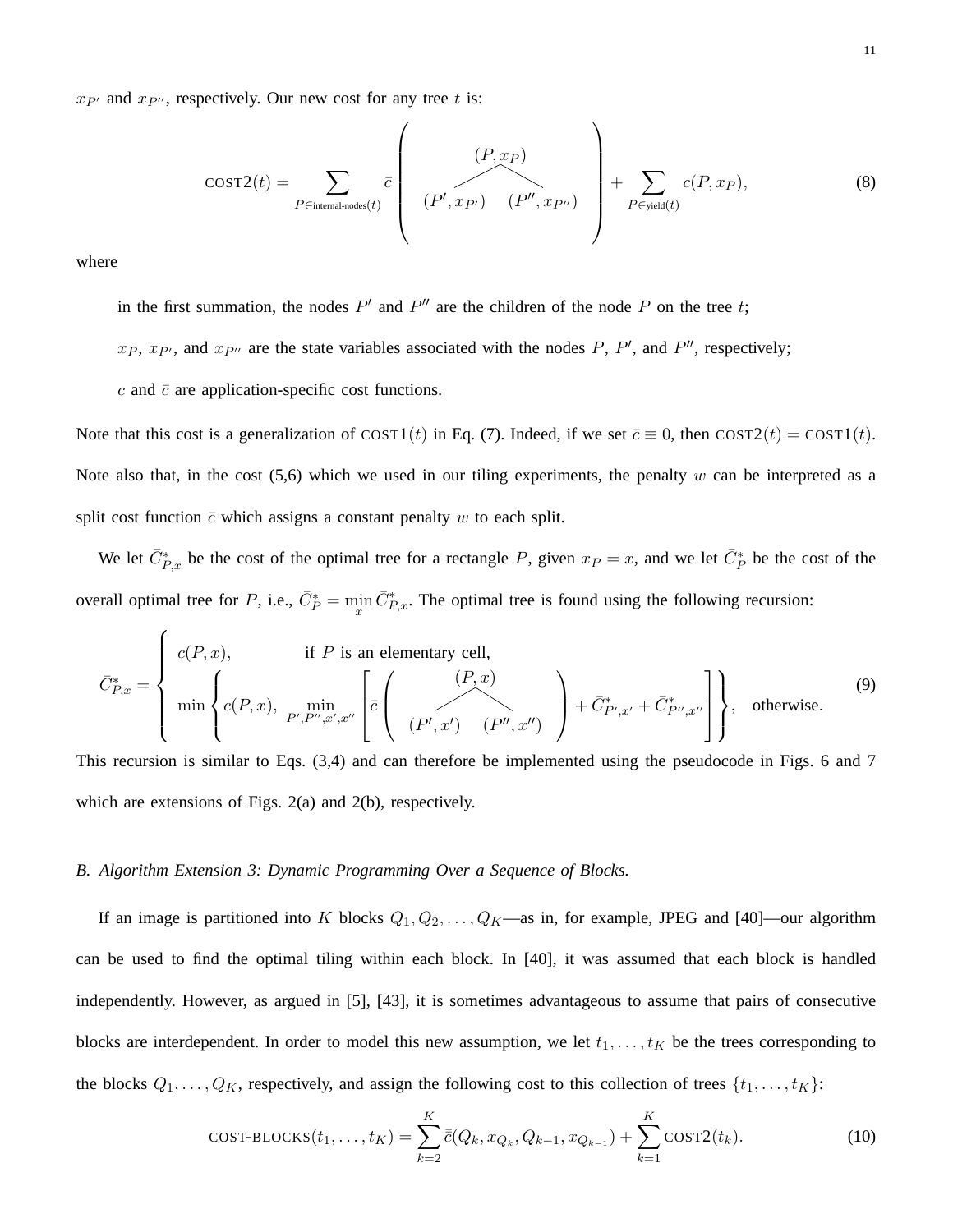$(C_{P,x}^*, \bar{s}_{P,x}^*) \leftarrow \text{best-split_v2}(P, x)$  { if  $C_{P,x}^*$  has been computed get  $\overline{C}_{P,x}^*$  and  $\overline{s}_{P,x}^*$  from the global data structure TABLE; else { // Initialize  $\overline{s}_{P,x}^* \leftarrow ((\varnothing,0),(\varnothing,0));$  $C_{P,x}^* \leftarrow c(P,x);$ for  $x' = 1: X$ ,  $x'' = 1: X$ ,  $(P', P'') =$  a partition of P into two rectangles {  $(C^*_{P',x'}, \overline{s}^*_{P',x'}) \leftarrow \text{best-split_v2}(P', x');$  $(C^*_{P'',x''}, \overline{s}_{P'',x''}^*) \leftarrow \text{best.split_v2}(P'', x'');$ if  $C^*_{P',x'} + C^*_{P'',x''} + \bar{c}$  $\sqrt{2}$  $\left| \begin{array}{c} \end{array} \right|$  $(x') (P'', x'')$  $(P, x)$  $\vert < \bar{C}_{P, x}^*$  { // Update  $\bar{s}_{P,x}^* \leftarrow ((P',x'),(P'',x''));$  $C_{P,x}^* \leftarrow C_{P',x'}^* + C_{P'',x''}^* + \bar{c}$  $\sqrt{2}$  $\left| \begin{array}{c} \end{array} \right|$  $(x')$   $(P'', x'')$  $(P, x)$  $\left| \cdot \right|$ } } record  $C_{P,x}^*$  and  $\bar{s}_{P,x}^*$  in the global data structure TABLE; } return  $C_{P,x}^*$  and  $\bar{s}_{P,x}^*$ ; }

Fig. 6. Pseudocode for the recursive calculation of the optimal splits and states and the corresponding costs for COST2 of Section IV-A.

$$
t_{P,x}^{*} \leftarrow \text{best-tree_v2}(P, x) \{ \\ \text{get } \bar{s}_{P,x}^{*} \equiv ((P', x'), (P'', x'')) \text{ from the global data structure TABLE;} \\ \text{if } P' \text{ is the empty set} \\ t_{P,x}^{*} \leftarrow [(P, x)]; \\ \text{else} \\ t_{P,x}^{*} \leftarrow \left[ \left( \frac{(P, x)}{\text{best-tree_v2}(P', x')} \right) \right] \text{best-tree_v2}(P'', x'') \right] \\ \text{return } t_{P,x}^{*};
$$

Fig. 7. Pseudocode for the recursive generation of the best tree for Section IV-A.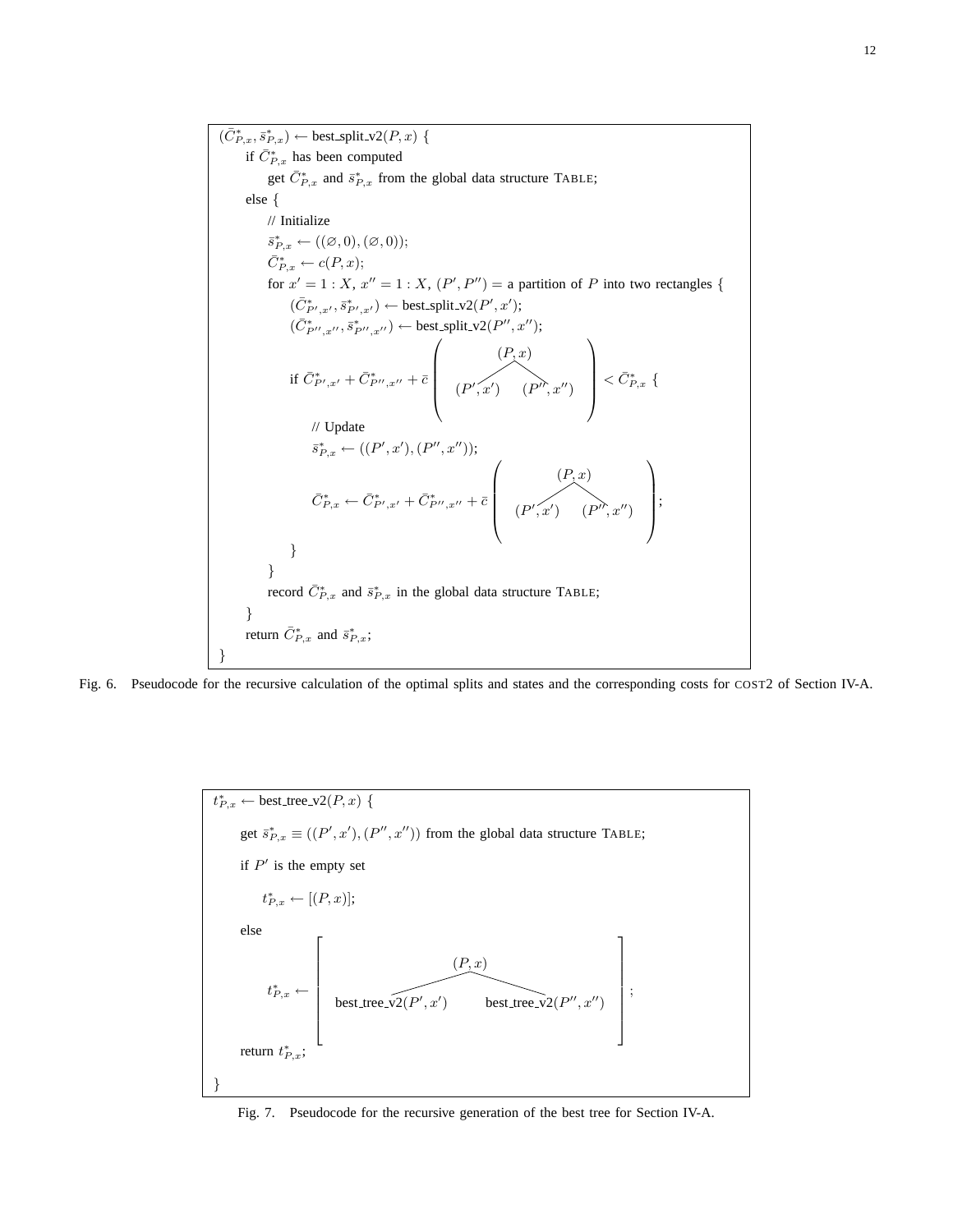$(t_1^*,...,t_K^*) \leftarrow$  best\_tree\_sequence $(Q_1,...,Q_K)$  { // Initialization for  $x=1: X, \, P=Q_1: Q_K$  $(\bar{C}_{P,x}^*, \bar{s}_{P,x}^*) \leftarrow \text{best-split_v2}(P, x);$ for  $x = 1 : X \{$  $C_{1:1,x}^* \leftarrow C_{Q_1,x}^*$ ; optimal previous state $_{1:1,x} \leftarrow 0;$ } // Forward sweep for  $i = 2: K$ ,  $x = 1: X$  {  $C_{1:i,x}^* \leftarrow \min_{x'}(\bar{c}(Q_i, x, Q_{i-1}, x') + C_{Q_i,x}^* + C_{1:i-1,x'}^*);$ optimal\_previous\_state<sub>1:i,x</sub> ← arg  $\min_{x'}(\overline{c}(Q_i, x, Q_{i-1}, x') + C^*_{Q_i,x} + C^*_{1:i-1,x'});$ } //Backtracking  $x^* = \arg\min_x C_1^*$  $1:K,x;$ for  $i = K : -1 : 1 \{$  $t_i^* \leftarrow \text{best-tree_v2}(Q_i, x^*);$  $x^* \leftarrow$  optimal\_previous\_state<sub>1:i,x</sub>\*; } return  $t_1^*, \ldots, t_K^*;$ }

Fig. 8. Pseudocode for the dynamic programming over blocks, Section IV-B.

Let  $\bar{C}_{1:i,x}^*$  be the optimal cost for *i* blocks, given that  $x_{Q_i} = x$ . In other words,  $\bar{C}_{1:i,x}^*$  is defined as the result of minimizing COST-BLOCKS $(t_1,...,t_i)$  subject to  $x_{Q_i} = x$ . Then we have the following recursion for  $\bar{C}^*_{1:i,x}$ :

$$
\bar{C}_{1:i,x}^{*} = \begin{cases}\n\bar{C}_{Q_{1},x}^{*} & \text{for } i = 1, \\
\min_{x'} (\bar{c}(Q_{i}, x, Q_{i-1}, x') + \bar{C}_{Q_{i},x}^{*} + \bar{C}_{1:i-1,x'}^{*}), & \text{for } i = 2, \dots, K,\n\end{cases}
$$
\n(11)

where  $\bar{C}_{Q_i,x}^*$  is computed through the recursion (9), using the pseudocode in Fig. 6. The overall optimal cost, which we denote  $\bar{C}_{1:K}^*$ , is found from:

$$
\bar{\bar{C}}_{1:K}^* = \min_x \bar{\bar{C}}_{1:K,x}^*.
$$

This recursive calculation is performed using the dynamic programming algorithm of Fig. 8, similar to those used in [5], [43].

### V. EXAMPLE 3: MULTITREE IMAGE CODING ALGORITHM.

We fuse our rectangular tiling algorithm with several aspects of the compression strategy in [40], to obtain an image coder which finds the optimal tiling, and encodes every tile. The input is partitioned into blocks  $Q_1, \ldots, Q_K$ , in the raster order. Within each block, we find the optimal tree  $t_k^*$  and encode it as follows: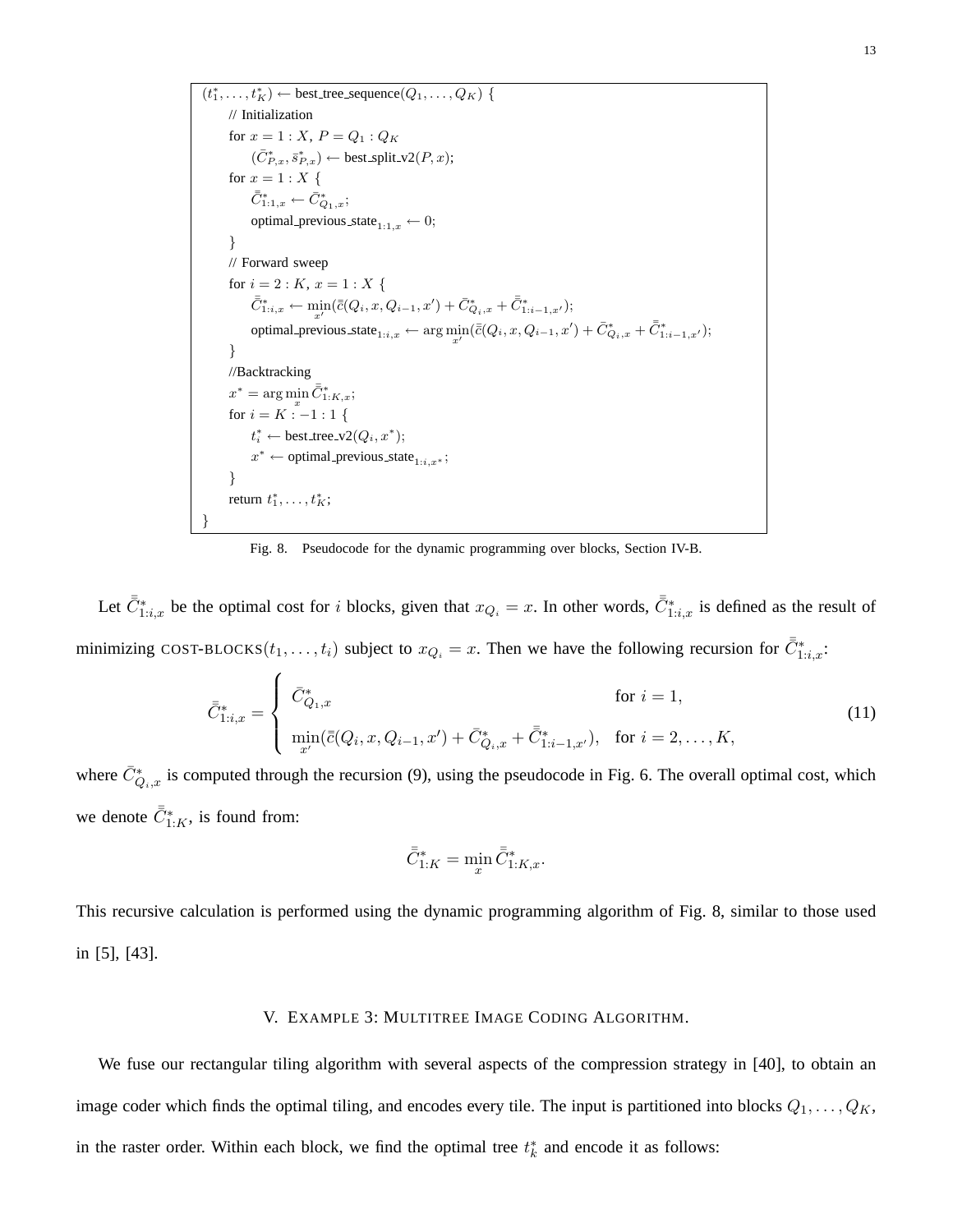- one bit per node is used to indicate whether the node is an internal node or a leaf;
- for each node with a state  $x \in \{1, \ldots, X\}$ , we use  $\lceil \log_2 X \rceil$  bits to encode the state x;
- $\lceil \log_2 \text{SPLITS}_P \rceil$  bits are used to encode the split location for every internal node P, where SPLITSP is the total number of possible split locations for the node P.

To find the optimal tree, we optimize with respect to the rate-distortion cost [40]  $D + \lambda R$ , where R is the number of bits it takes to encode the image, D is the total distortion, and  $\lambda$  is a parameter. We assume that the distortion  $D$  is additive over the tiles and over the blocks. In our experiments, we use the sum of squared differences as our distortion criterion. For each tile, we follow a JPEG-like procedure which finds the DCT coefficients, quantizes them, and entropy-codes the AC coefficients and differential DC coefficients. The DC coefficients are differentially coded in the following manner:

- the root DC coefficient for the first block  $Q_1$  is encoded;
- the difference between the root DC coefficients for the k-th block and the  $(k 1)$ -st block is encoded, for  $k = 2, \ldots, K;$
- for every leaf node P of every tree  $t_k^*$ , the difference between the DC coefficient for P and the root DC coefficient is encoded.

Following [40], we assume that one of several quantizers can be used for each tile, and optimize our choice of the quantizer for each tile concurrently with the search for the optimal tiling. The state  $x_P$  corresponds to the quantizer used for the tile  $P$ . In addition, we allow the choice of the same set of quantizers to encode the root DC coefficient.

Because of the differential coding of the DC coefficients, the bit rate within each block can be shown to have the form of Eq. (8), and the overall bit rate is additive over pairs of consecutive blocks and is therefore of the form (10). This, combined with the additivity of the distortion, means that the overall cost  $D + \lambda R$  is of the form (10). This means that, in order to optimize it, we can use the algorithm of Section IV-B and Fig. 8.

In order to minimize the distortion subject to a fixed rate, or to minimize the rate subject to a fixed distortion, our optimization algorithm can be used within an iterative procedure similar to that of [40].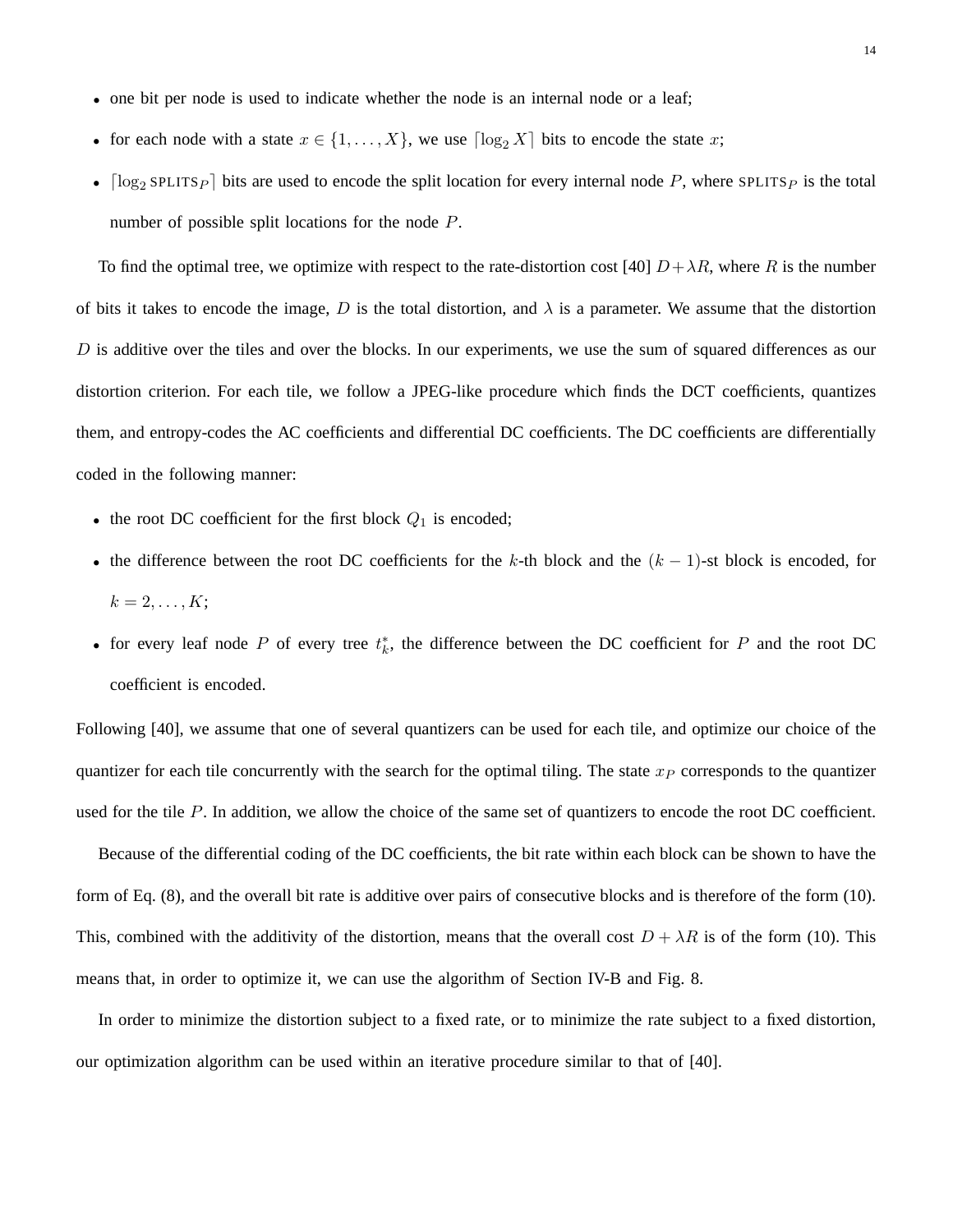

Fig. 9. Rate-Distortion curves for "goldhill"(top left), "barbara" (top right), "lenna" (bottom left), and "cameraman" (bottom right).

#### *A. Compression Experiments.*

We compare our multitree-JPEG compression algorithm with standard JPEG and with the quadtree-based algorithm of [40].<sup>3</sup> We test the algorithms on four images: a  $512 \times 512$  image "barbara", and three  $256 \times 256$ images "goldhill," "lenna," and "cameraman". The corresponding sets of rate-distortion curves are shown in Fig. 9. In each figure, the rate in bits per pixel is plotted against the peak signal-to-noise ratio (PSNR). For each quadtree and multitree experiment, a target distortion was fixed, and the rate was minimized. Note that our multitree algorithm

 $3$ The rate-distortion curves we obtain for the JPEG and quadtree algorithms are different from those given in [40] since we use a somewhat different implementation—for example, we use a different set of quantization matrices. However, the relative improvement of the quadtree algorithm over JPEG that we observe is similar to what is reported in [40].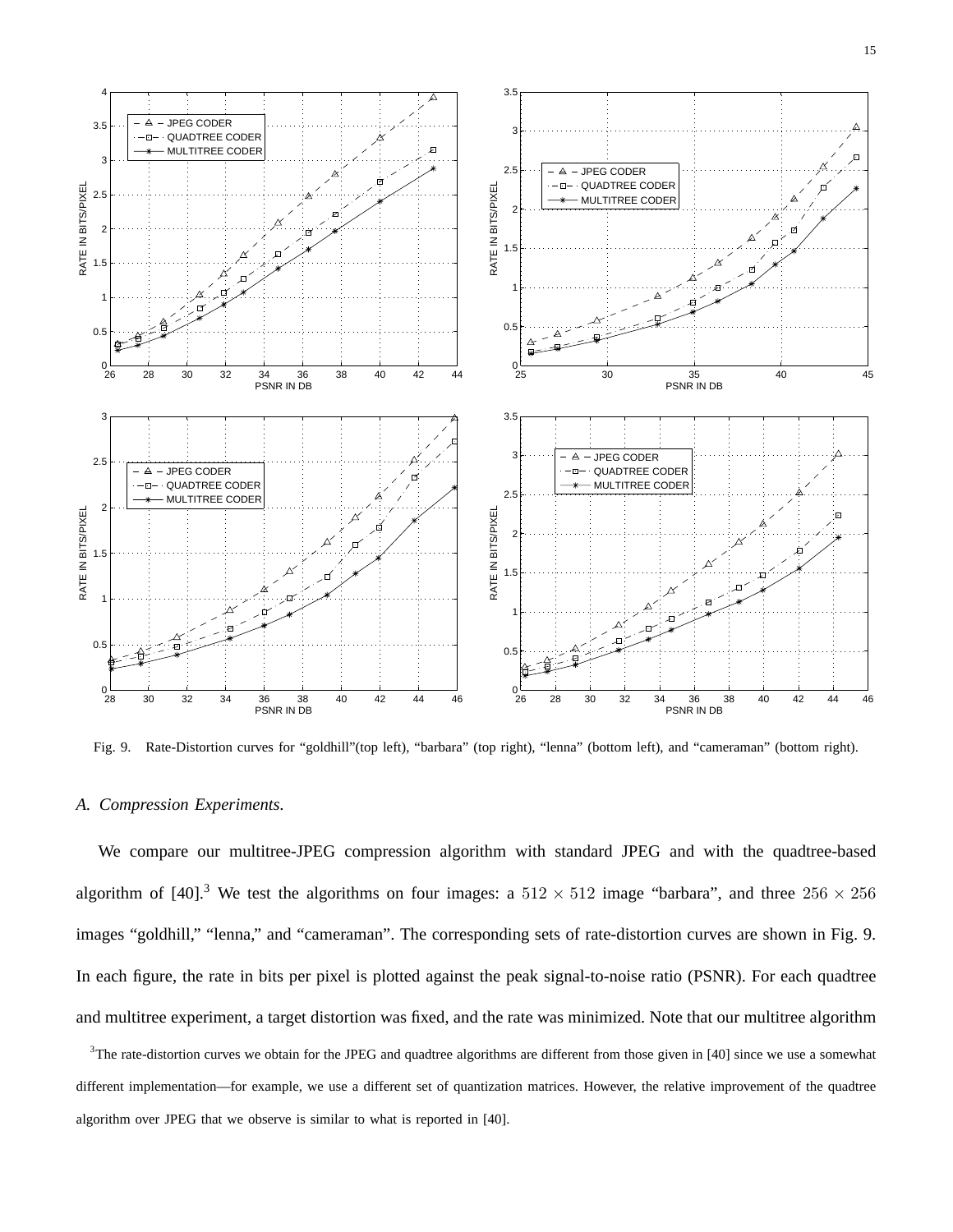(solid) outperforms the standard JPEG (dash) by about 2-4 dB and the quadtree algorithm (dashdot) by about 1-2 dB at a fixed bit rate. Equivalently, the multitree algorithm represents compression savings of about 25-40% over the standard JPEG and 10-20% over the quadtree algorithm, for a fixed PSNR.

In these experiments, we take the block size to be  $16 \times 16$  and we take the smallest cell size to be  $4 \times 4$ —i.e., we allow rectangular tiles with sides 4, 8, 12, and 16. This means that, for each  $16 \times 16$  block, we search over 68480 distinct tilings—this is in contrast to the quadtree method which only allows 17 distinct tilings, and the standard JPEG which only considers one tiling. While the number of possible tilings for our method is drastically larger, the number of distinct subrectangles of each block—which is what determines the computational complexity of our algorithm—is only 100, compared to 21 for the quadtree method and 4 for the standard JPEG. Thus, we are able to search over a much larger set with only a modest increase in the computational burden. It can be shown that the increase in the allowed number of tilings is exponential as compared to the quadtree algorithm whereas the increase in the computational burden is only polynomial.

The results for the "barbara" image at PSNR = 36.4 dB are given in Fig. 10: the JPEG, quadtree, and multitree compression algorithms achieve 1.31, 1.00, and 0.83 bits per pixel, respectively. Note that the images look basically the same; however, the multitree algorithm gives compression savings of 37% over JPEG and 17% over the quadtree algorithm.

Fig. 11 illustrates the results for the same image at the bit rate 0.49 bits per pixel. (In this experiment, the bit rate was fixed at 0.49, and the distortions for the quadtree and multitree methods were minimized.) At this bit rate, the JPEG, quadtree, and multitree algorithms achieve PSNR's for the overall image of 28.3 dB, 30.5 dB, and 31.9 dB, respectively. A patch from the image and its three compressed versions is shown in Fig. 11. In addition to a higher signal-to-noise ratio, it is clear from the figure that the multitree algorithm results in both less blocky renditions of homogeneous areas of the image, sharper edges, and less ringing and blockiness in the textured areas and around the edges.

In these experiments, our implementation of JPEG is a baseline implementation which uses Huffman coding of the coefficients. To make the comparisons fair, we use similar Huffman coding strategies for the quadtree and multitree algorithms.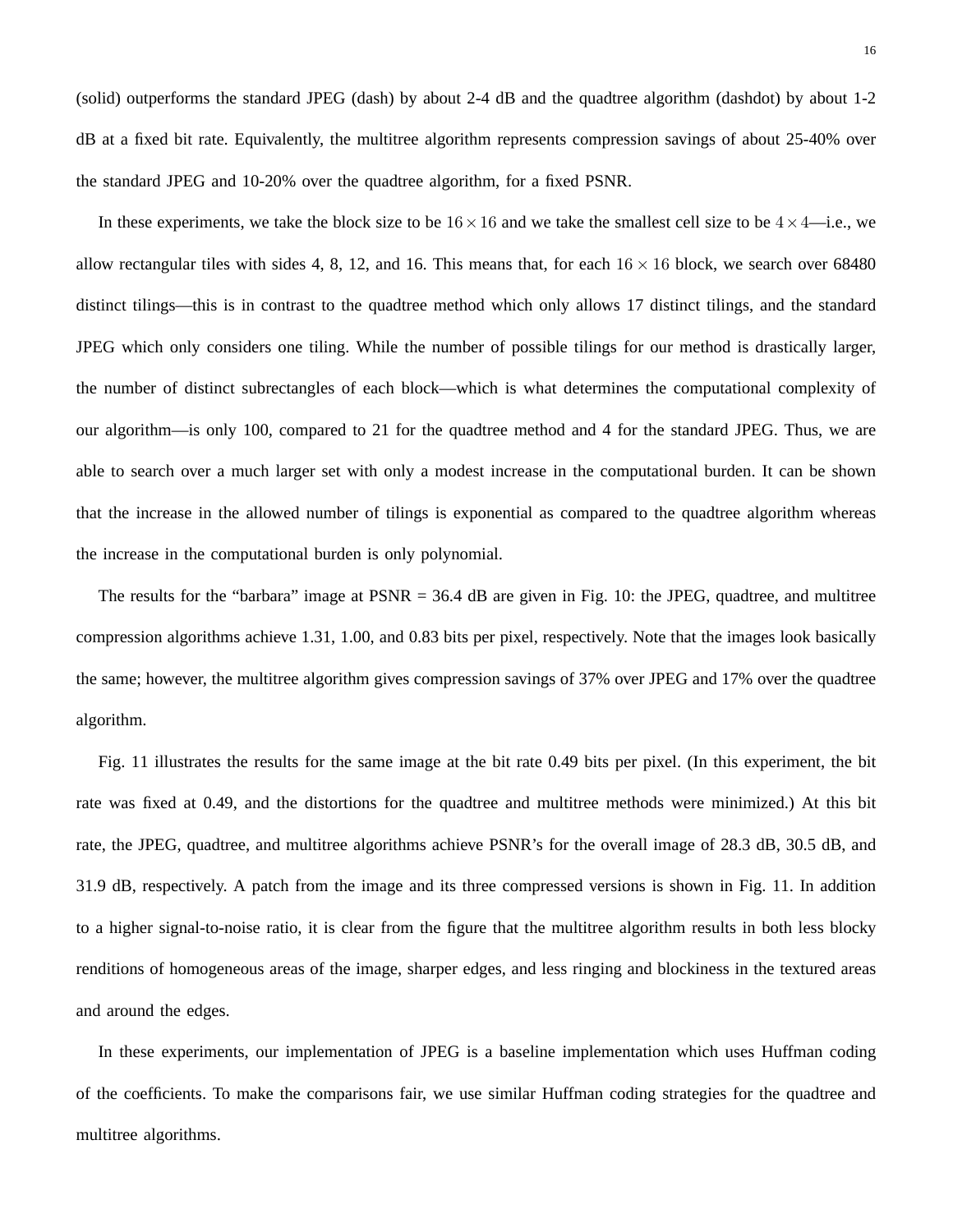



(a) Original image (b) JPEG, 1.31 bpp





(c) Quadtree compression, 1.00 bpp (d) Multitree compression, 0.83 bpp

Fig. 10. Results for the "barbara" image at PSNR = 36.4 dB: (a) original image, (b) JPEG (rate = 1.31 bits per pixel), (c) quadtree compression (rate  $= 1.00$  bits per pixel), and (d) multitree compression (rate  $= 0.83$  bits per pixel).

Further experiments show that, if we replace Huffman coding with arithmetic coding, then our multitree coder becomes competitive when compared to the state-of-the-art embedded wavelet coders such as JPEG2000 [45] and SPIHT [42] which both employ arithmetic coding. Fig. 12 shows the rate-distortion curves for JPEG2000, SPIHT, and our multitree coder with arithmetic coding. The right column of the figure displays the bit rates as percentages of the multitree bit rate. For "goldhill" (top row) and "cameraman" (bottom row), our algorithm clearly outperforms both JPEG2000 and SPIHT. It also does better than SPIHT for "barbara" (second row) and better than JPEG2000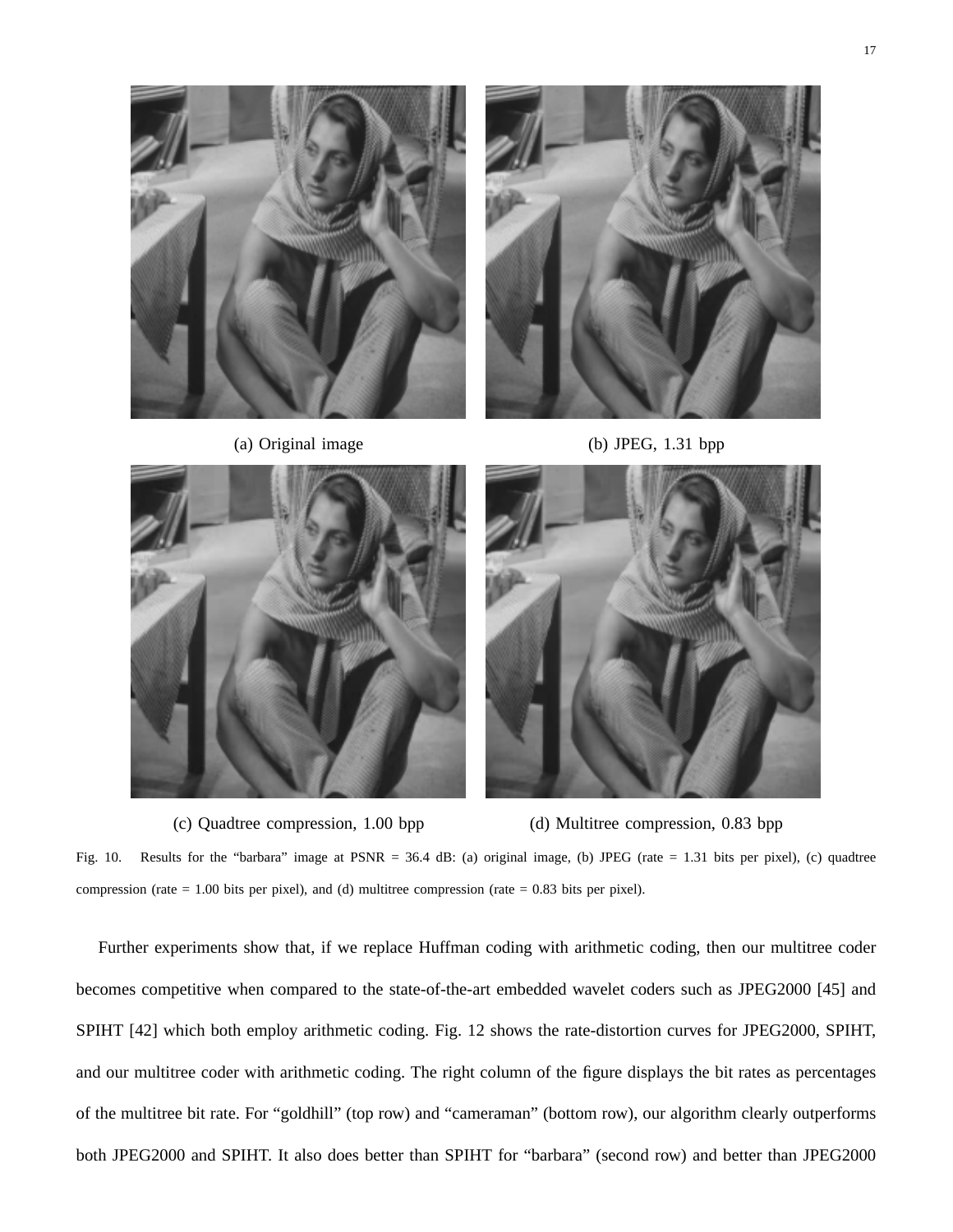



Fig. 11. Results for the "barbara" image at the bit rate of 0.49 bits per pixel: (a) a patch of the original image, (b) JPEG (PSNR for the overall image = 28.3 dB), (c) quadtree compression (PSNR = 30.5 dB), and (d) multitree compression (PSNR = 31.9 dB).

for "lenna" (third row).

#### VI. MULTITREE DICTIONARIES.

We now generalize our algorithms of Sections II, III, and IV-A and show that they are all instances of one general algorithm which is applicable to a wide variety of scenarios.

Tree models such as those of Sections II, III, and IV-A are conveniently described using the formalism of grammars. We define a *grammar*  $G = (A, S)$  to be a pair of the following sets: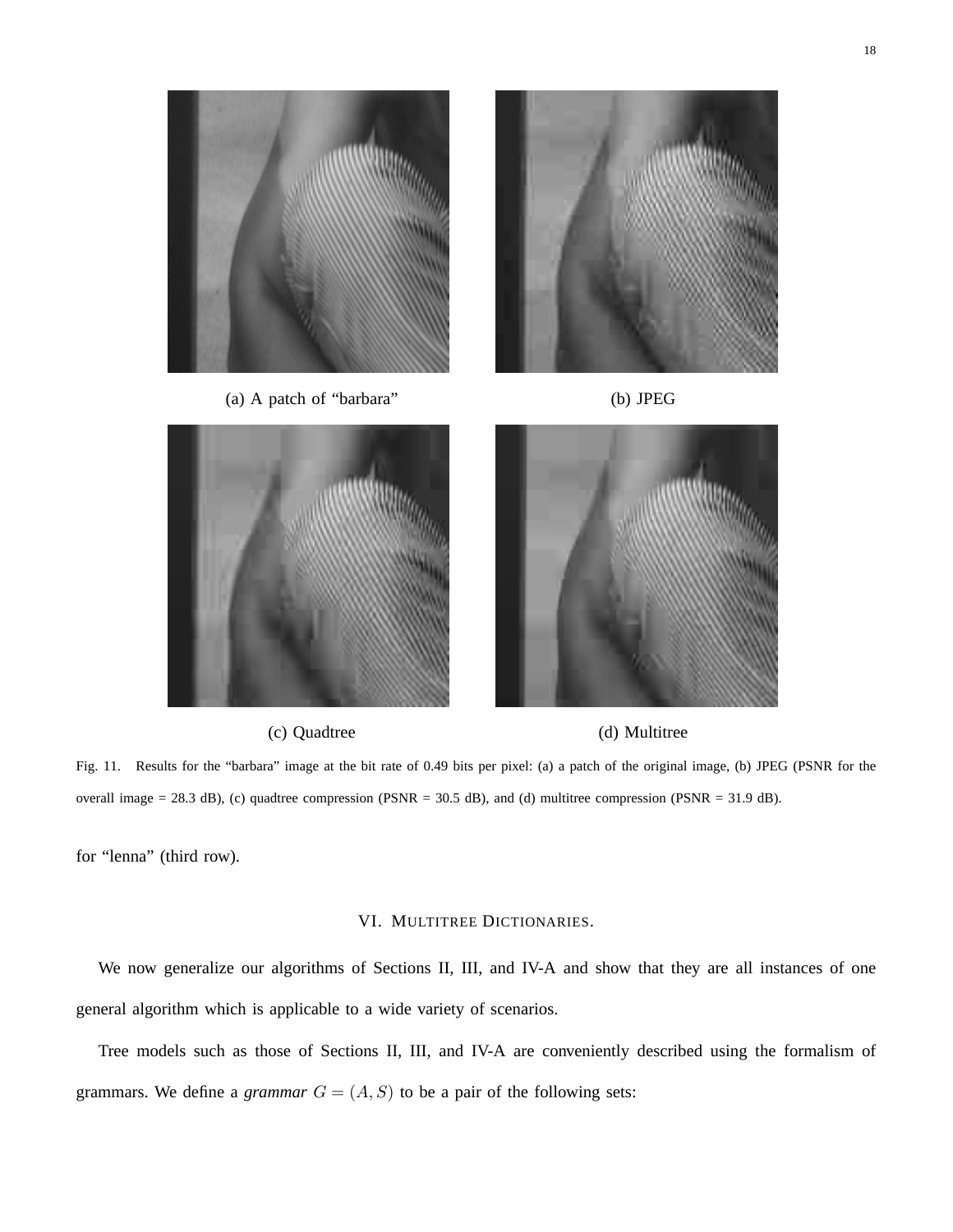

Fig. 12. Rate-Distortion curves for "goldhill"(top row), "barbara" (second row), "lenna" (third row), and "cameraman" (bottom row). The right column shows bit rates as percentages of the bit rate for the multitree algorithm with arithmetic coding of the coefficients.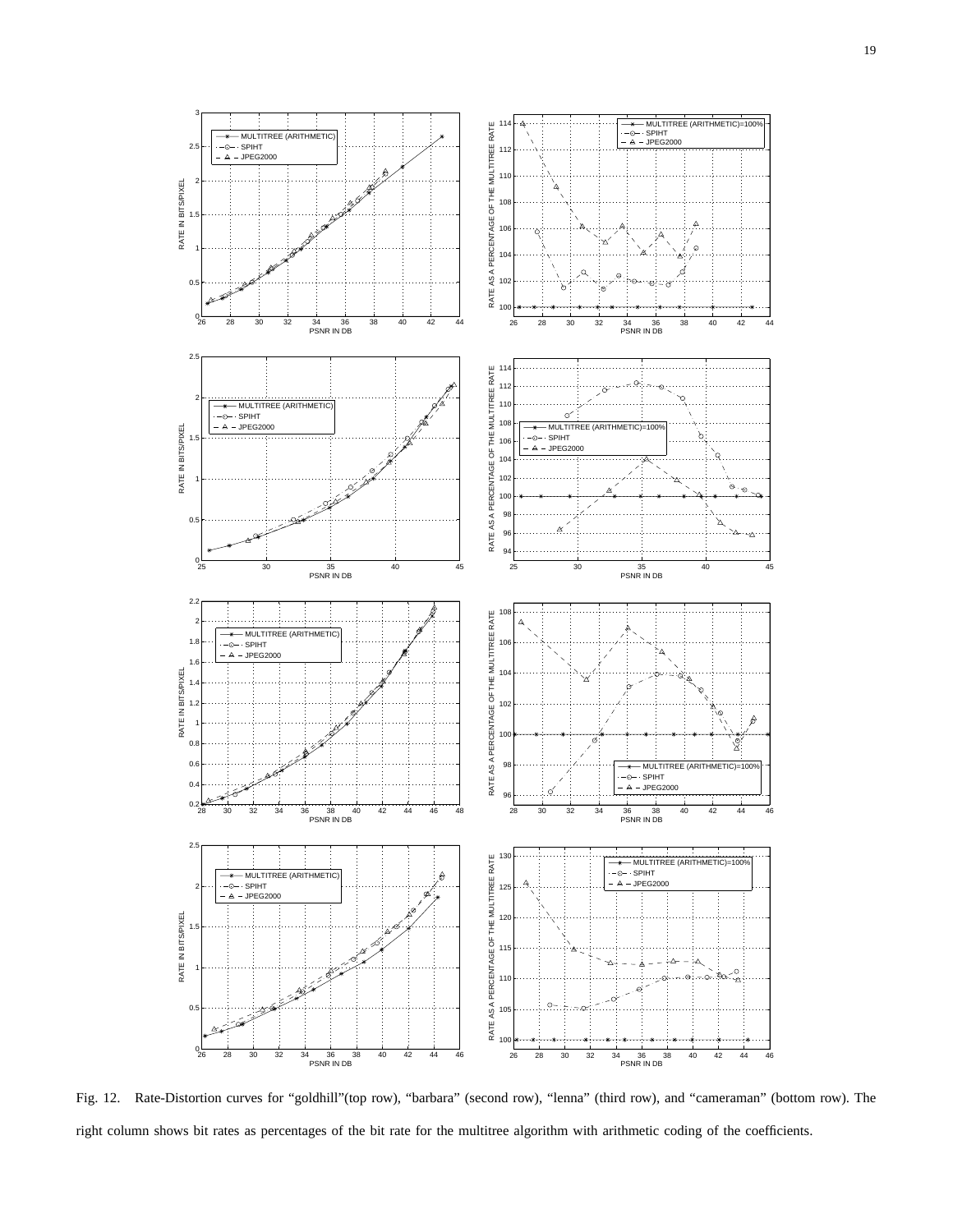- a set *A* of *symbols*,<sup>4</sup> and
- a set S of *allowed splits*, also called *productions*, of the form  $a \to \alpha$  where  $a \in A$ , and  $\alpha$  is a finite sequence of elements of A.

For example, in Section IV-A, the symbols are pairs  $(P, x)$  where P is a rectangular region and  $x \in \{1, ..., X\}$ , and the productions are all of the form  $(P, x) \rightarrow (P', x') (P'', x'')$  where P' and P'' are two rectangles which partition P.

By starting with a single element of  $A$ , we can generate various sequences of elements of  $A$  via recursive splitting—i.e., recursive application of productions. This process can be visualized as a tree where each production  $a \rightarrow \alpha$  is depicted as a node labeled a whose children are labeled with the elements of  $\alpha$ , left to right. We let  $T(G)$  be the set of all trees that can be produced<sup>5</sup> by the grammar G.

Note that in the previous sections, the splitting process was binary and led to binary trees. Here, we allow splits into an arbitrary finite number of symbols.

We let a *multitree dictionary*  $T_a(G)$  be the set of all trees in  $T(G)$  whose root is labeled a. We say that a grammar  $G = (A, S)$  is *finite-depth* if, for every  $a \in A$ ,  $T_a(G)$  is a finite set. This can be insured by only allowing a finite set of symbols to be descendants of  $a$ , and not allowing  $a$  to be its own descendant.

Suppose that each symbol  $u \in A$  is assigned a cost  $c(u)$ , and that each production  $u \to \alpha \in S$  is assigned a cost  $\bar{c}(u \to \alpha)$ . Suppose further that the cost COST(t) of any tree  $t \in T_a(G)$  is the sum of the individual costs of all the productions comprising  $t$ , plus the sum of the costs of all its leaves:

$$
cost(t) = \sum_{u \to \alpha \in t} \bar{c}(u \to \alpha) + \sum_{u \in \text{yield}(t)} c(u). \tag{12}
$$

We would like to find the best tree in the dictionary  $T_a(G)$  i.e., the tree  $t_a^*$  whose cost is the smallest:

$$
t_a^* = \arg\min_{t\in T_a(G)}\text{COST}(t).
$$

4 This is somewhat different from standard treatments of grammars [29] which distinguish between the *start symbol* which can only appear at the root, the *nonterminal symbols* which can only appear at the nonroot internal nodes, and *terminal symbols* which can only appear at the leaves. We, on the other hand, assume that any symbol in  $A$  can appear at the root or any internal nodes or leaf nodes.

<sup>5</sup>We assume that each branch of our recursive tree generation process can stop after any number of recursions. This is different from standard treatments of grammars [29] where the stopping is handled via distinguishing between nonterminal symbols which must have children, and terminal symbols which never have children.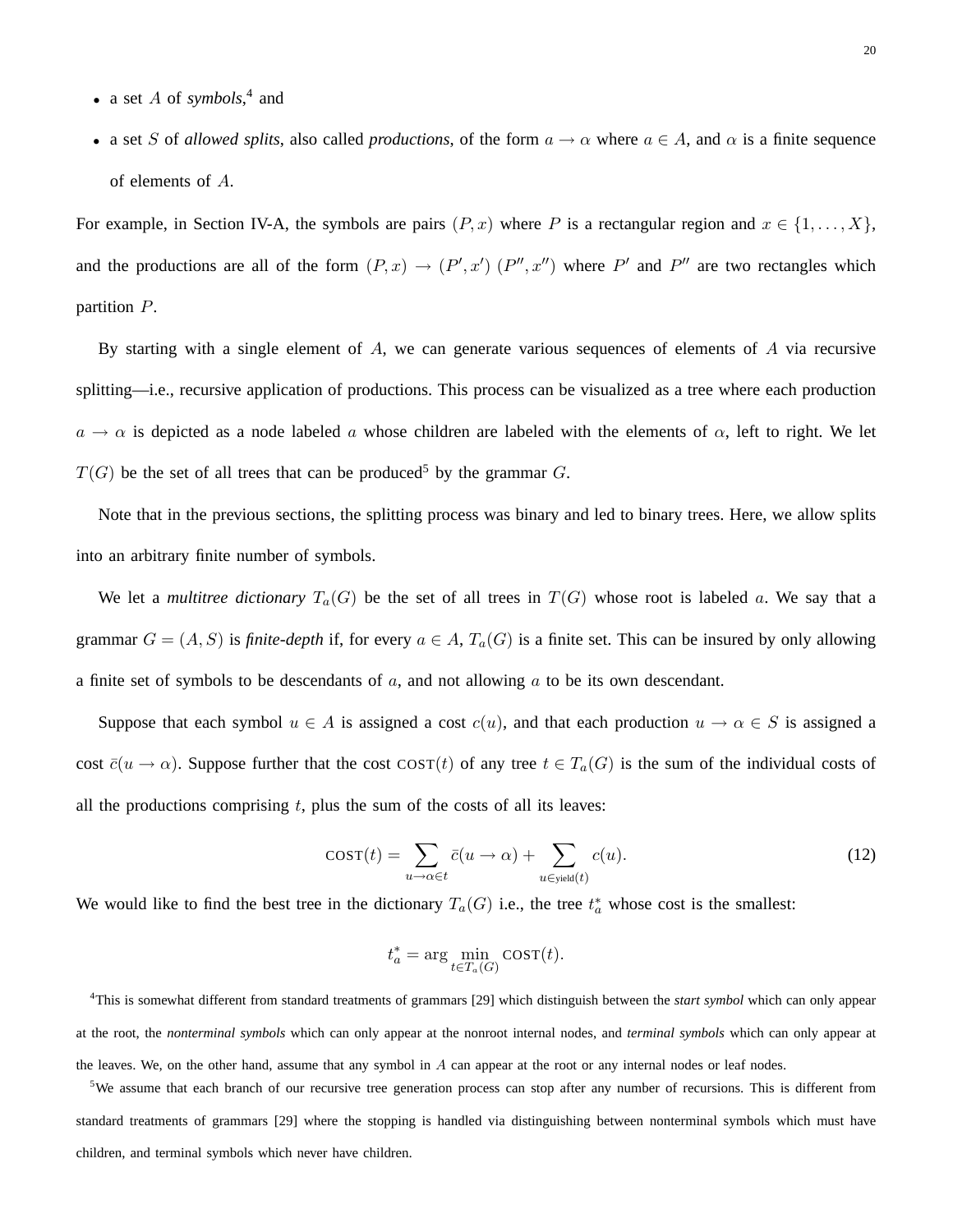We denote the corresponding cost by  $C_a^*$ , i.e.,  $C_a^* = C(t_a^*)$ . We let  $S_a$  be the set of all allowed splits of a fixed symbol a. To illustrate our fast recursive algorithm for best tree search, we first suppose that  $S_a = \{a \rightarrow b_1, b_2\}.$ Then there is a single tree in  $T_a(G)$  which consists of one node labeled a with  $\text{cos}T([a]) = c(a)$ . For any other tree  $t \in T_a(G)$ , its left subtree  $t_{left}$  is in  $T_{b_1}(G)$ , and its right subtree  $t_{right}$  is in  $T_{b_2}(G)$ . Therefore, since the cost is additive,

$$
cost(t) = \bar{c}(a \rightarrow b_1 b_2) + cost(t_{left}) + cost(t_{right}).
$$

Consequently, the optimal tree is:

Г

$$
t_a^* = \left\{\begin{array}{ccc} \left[\begin{array}{ccc} & \mathcal{A} \\ & & t_{b_1}^* & \\ & & t_{b_2}^* \end{array}\right] & \text{if } \bar{c}(a \rightarrow b_1 \; b_2) + C_{b_1}^* + C_{b_2}^* < c(a) \\ & \text{otherwise.} \end{array}\right.
$$

In other words, we find the best trees  $t_{b_1}^*$  and  $t_{b_2}^*$  in the dictionaries  $T_{b_1}(G)$  and  $T_{b_2}(G)$ , respectively, and compare their total cost plus the cost of the root production  $a \rightarrow b_1$   $b_2$ , with the cost of the tree [a].

We have a similar recursion in the general case. We let  $R(a)$  be the set of the right-hand sides of all the elements of  $S_a$ . Then the possible candidates for  $t_a^*$  are

with cost 
$$
\bar{c}(a \to \alpha) + \sum_{i=1}^{|\alpha|} C_{b_i}^*
$$
, for any  $\alpha = (b_1 b_2 ... b_{|\alpha|}) \in R(a)$ , and  
\n
$$
[a], \text{ with cost } c(a).
$$

To find the globally optimal  $t_a^*$ , we recursively search over these possibilities. The recursion terminates when  $S_a = \emptyset$ : in this case,  $t_a^* = [a]$ . The termination is guaranteed to happen in a finite number of steps for a finite-depth grammar. To avoid repetitive calculation, we store the optimal costs and corresponding productions in a global data structure called TABLE, as illustrated in the pseudocode of Fig. 13(a). Once this recursive call is done, the best tree can be generated from TABLE using the pseudocode in Fig. 13(b).

The most significant computational burden is in computing and storing the best costs and productions. To analyze this procedure, we let  $A(a)$  be the union of  $\{a\}$  and the set of all symbols which can be descendants of a. We let  $S_{A(a)}$  be the set of all allowed splits of elements of  $A(a)$ . For each symbol  $b \in A(a)$ , there is exactly one recursive call to the subroutine best split of Fig. 13(a). During this call, the costs of all possible splits of  $b$  are compared.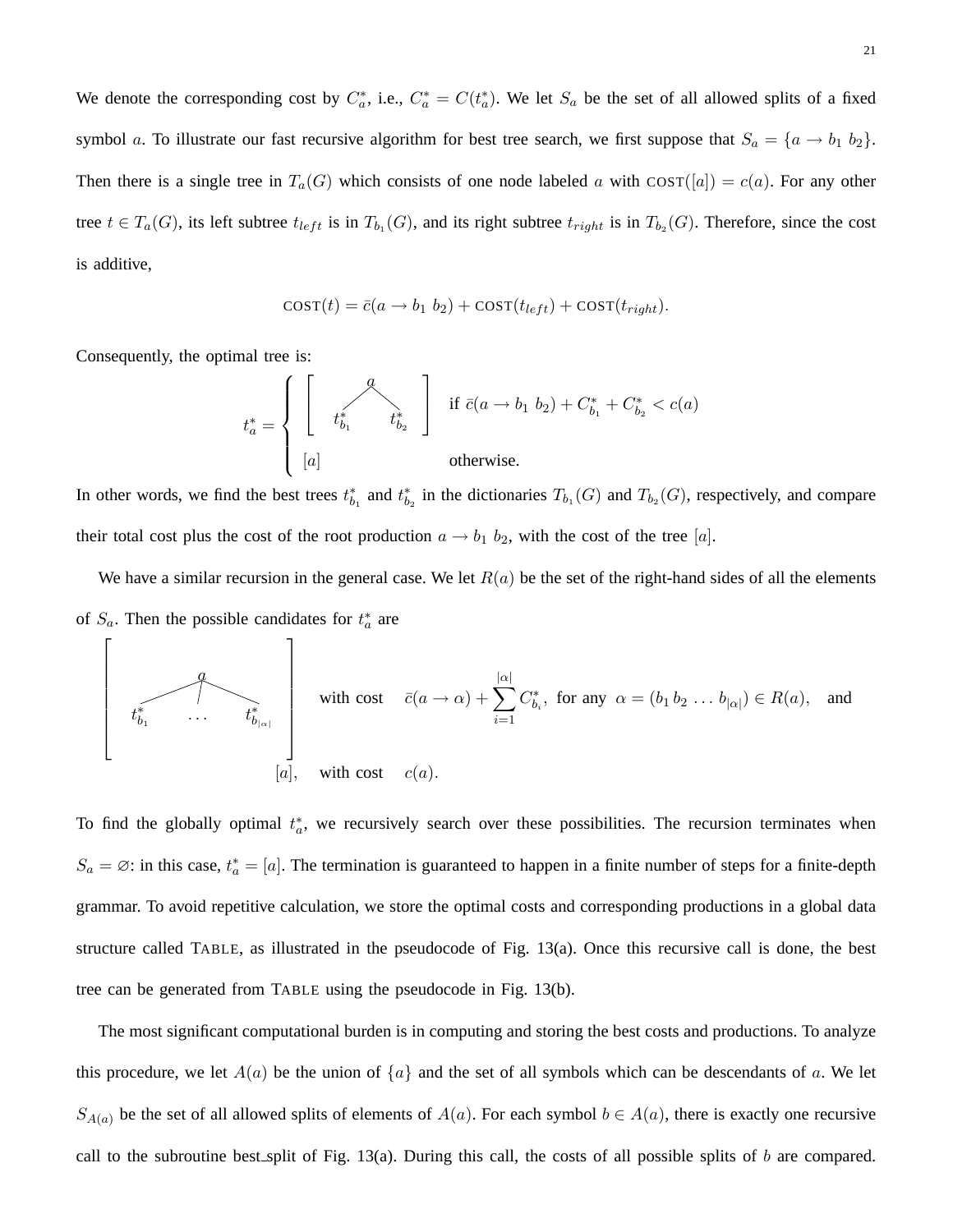| $(C_a^*, s_a^*) \leftarrow$ best.split(a) {\n        if $C_a^*$ has been computed<br>get $C_a^*$ and $s_a^*$ from the global data structure TABLE:<br>else {\n            if $s_a^* \leftarrow \emptyset$ ;\n            //Initialize $s_a^*$<br>else {\n                if $s_a^* \leftarrow \emptyset$ ;\n                //Initialize $S_a^*$<br>else {\n                if $s_a^* \leftarrow \emptyset$ ;\n                //Initialize $C_a^*$<br>else {\n                if $s_a^* \leftarrow \emptyset$ ;\n                }\n                else {\n                if $s_a^* \leftarrow \emptyset$ ;\n                else {\n                if $s_a^* \leftarrow \emptyset$ ;\n                if $\emptyset \leftarrow \emptyset$ ;\n                }\n                if $\emptyset \leftarrow \emptyset$ ;\n                if $\emptyset \leftarrow \emptyset$ ;\n                if $\emptyset \leftarrow \emptyset$ ;\n                if $\emptyset \leftarrow \emptyset$ ;\n                if $\emptyset \leftarrow \emptyset$ ;\n                if $\emptyset \leftarrow \emptyset$ ;\n                if $\emptyset \leftarrow \emptyset$ ;\n                if $\emptyset \leftarrow \emptyset$ ;\n                if $\emptyset \leftarrow \emptyset$ ;\n                if $\emptyset \leftarrow \emptyset$ ;\n                if $\emptyset \leftarrow \emptyset$ ;\n                if $\emptyset \leftarrow \emptyset$ ;\n                if $\emptyset \leftarrow \emptyset$ ;\n                if $\emptyset \leftarrow \emptyset$ ;\n                if $\emptyset \leftarrow \emptyset$ ;\n                if $\emptyset \leftarrow \emptyset$ ;\n                if $\emptyset \leftarrow \emptyset$ ;\n                if $\emptyset \leftarrow \emptyset$ ;\n                if $\emptyset \leftarrow \emptyset$ ;\n                if $\emptyset \leftarrow \emptyset$ ;\n                if $\emptyset \leftarrow \emptyset$ ;\n                if $\emptyset \leftarrow \emptyset$ ;\n                if $\emptyset \leftarrow \emptyset$ ;\n                if $\emptyset \leftarrow \emptyset$ ;\n                if $\emptyset \leftarrow \emptyset$ ;\n                if $\emptyset \leftarrow \emptyset$ ;\n                if $\emptyset \leftarrow \emptyset$ ;\n                if $\emptyset$ |
|--------------------------------------------------------------------------------------------------------------------------------------------------------------------------------------------------------------------------------------------------------------------------------------------------------------------------------------------------------------------------------------------------------------------------------------------------------------------------------------------------------------------------------------------------------------------------------------------------------------------------------------------------------------------------------------------------------------------------------------------------------------------------------------------------------------------------------------------------------------------------------------------------------------------------------------------------------------------------------------------------------------------------------------------------------------------------------------------------------------------------------------------------------------------------------------------------------------------------------------------------------------------------------------------------------------------------------------------------------------------------------------------------------------------------------------------------------------------------------------------------------------------------------------------------------------------------------------------------------------------------------------------------------------------------------------------------------------------------------------------------------------------------------------------------------------------------------------------------------------------------------------------------------------------------------------------------------------------------------------------------------------------------------------------------------------------------------------------------------------------------------------------------------------------------------------------------------------------------------------------------------------------------------------------------------------------------------------------------|
|--------------------------------------------------------------------------------------------------------------------------------------------------------------------------------------------------------------------------------------------------------------------------------------------------------------------------------------------------------------------------------------------------------------------------------------------------------------------------------------------------------------------------------------------------------------------------------------------------------------------------------------------------------------------------------------------------------------------------------------------------------------------------------------------------------------------------------------------------------------------------------------------------------------------------------------------------------------------------------------------------------------------------------------------------------------------------------------------------------------------------------------------------------------------------------------------------------------------------------------------------------------------------------------------------------------------------------------------------------------------------------------------------------------------------------------------------------------------------------------------------------------------------------------------------------------------------------------------------------------------------------------------------------------------------------------------------------------------------------------------------------------------------------------------------------------------------------------------------------------------------------------------------------------------------------------------------------------------------------------------------------------------------------------------------------------------------------------------------------------------------------------------------------------------------------------------------------------------------------------------------------------------------------------------------------------------------------------------------|

(a) Recursive caclulation of best splits and costs. (b) Recursive generation of best tree.

Fig. 13. Pseudocode for the recursive calculation of the best splits and best costs, and for the recursive generation of the globally optimal tree.

The number of such comparisons is  $|S_b|$ . Therefore, the overall time complexity of the algorithm is  $O(|S_{A(a)}|)$ . In applications where only the yield of a tree is of interest, such as our rectangular tiling example of Section II, there is some redundancy associated with searching over multiple trees which have the same yield. In some instances, such as in [17], [18], this redundancy is very significant and may be eliminated, leading to a lower time complexity.

The overall space complexity is  $O(|A(a)|)$  since we need to store two numbers—the best cost and the best split—for each symbol in  $A(a)$ . The key to controlling the time and space complexity is therefore keeping the sizes of the sets  $S_{A(a)}$  and  $A(a)$  low. In addition, as we have remarked before, the computation of the costs  $\bar{c}(a \to \alpha)$ and  $c(a)$  could actually dominate the time complexity of the overall algorithm, and therefore another important guideline to a successful application of our algorithm is to use tractable cost functions.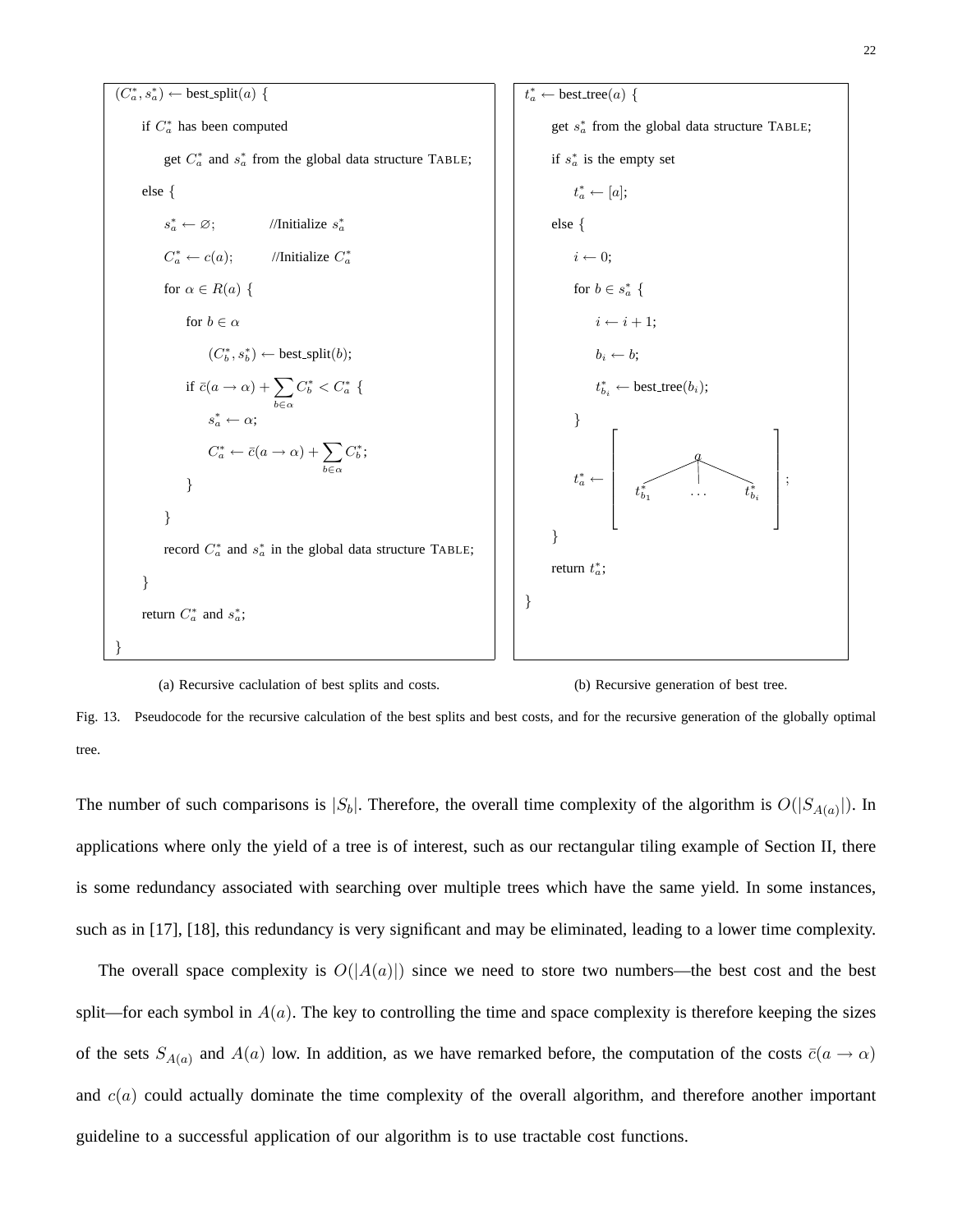We note that the dynamic programming algorithm of Section IV-B is easily generalized to the problem of finding the optimal tree in each of a sequence of multitree dictionaries, provided that the overall cost has additive structure, as in Eq. (10).

#### VII. RELATIONSHIPS WITH PRIOR WORK.

It can be easily shown that standard wavelet packet and dyadic local cosine dictionaries [8], [9], as well as anisotropic 2-D wavelet packet dictionaries [2], [12], are all multitree dictionaries. It is also easy to see that a specialization of our algorithm of Fig. 13 to the wavelet packets and dyadic local cosines is essentially a restatement of the best basis algorithm of [8], [9], its specialization to anisotropic wavelet and cosine packets is a restatement as the anisotropic best basis algorithm of [2], [12], and its specialization to dyadic tiling is a restatement of the dyadic CART algorithm of [12].

Our algorithm can also be used for a variety of other dictionaries, such as, for example, any dictionary of block or lapped bases in two or more dimensions. It is interesting to point out that arbitrary block and lapped dictionaries in 1-D can be efficiently searched without exploiting their tree structure, but rather using standard dynamic programming techniques, as was shown in [17], [18].

It was pointed out in [12] that there is a close relationship between the best basis algorithm of [8], [9] and pruning methods used in the design of classification and regression trees [4]. These methods have also been used for vector quantization and other applications [6]. These and other methods such as, for example, [3], [14], [22], [23], [37], [38], [44], [47], [49]–[51], seek to optimally tile a multidimensional domain with dyadic hyperrectangles. Our multitree algorithm can be applied to these problems, allowing one to lift the requirement that the split locations be dyadic, and to optimally tile a domain with arbitrary hyperrectangles.

We now point out a close relationship between our algorithm and procedures for estimating the maximum a posteriori probability parse of a string [1], [21], [29] or an image [34]–[36], [39]. In these problems,  $-\bar{c}(u \to \alpha)$ of Eq. (12) stands for the log-probability of the production  $u \to \alpha$ , and the probability of a tree t is defined as the product of the probabilities of all the productions in  $t$ . The objective of these estimation tasks is to find the most probable tree, i.e., to minimize with respect to t the negative-log-probability of the tree t,  $\sum$  $\sum_{u \to \alpha \in t} \bar{c}(u \to \alpha)$ . But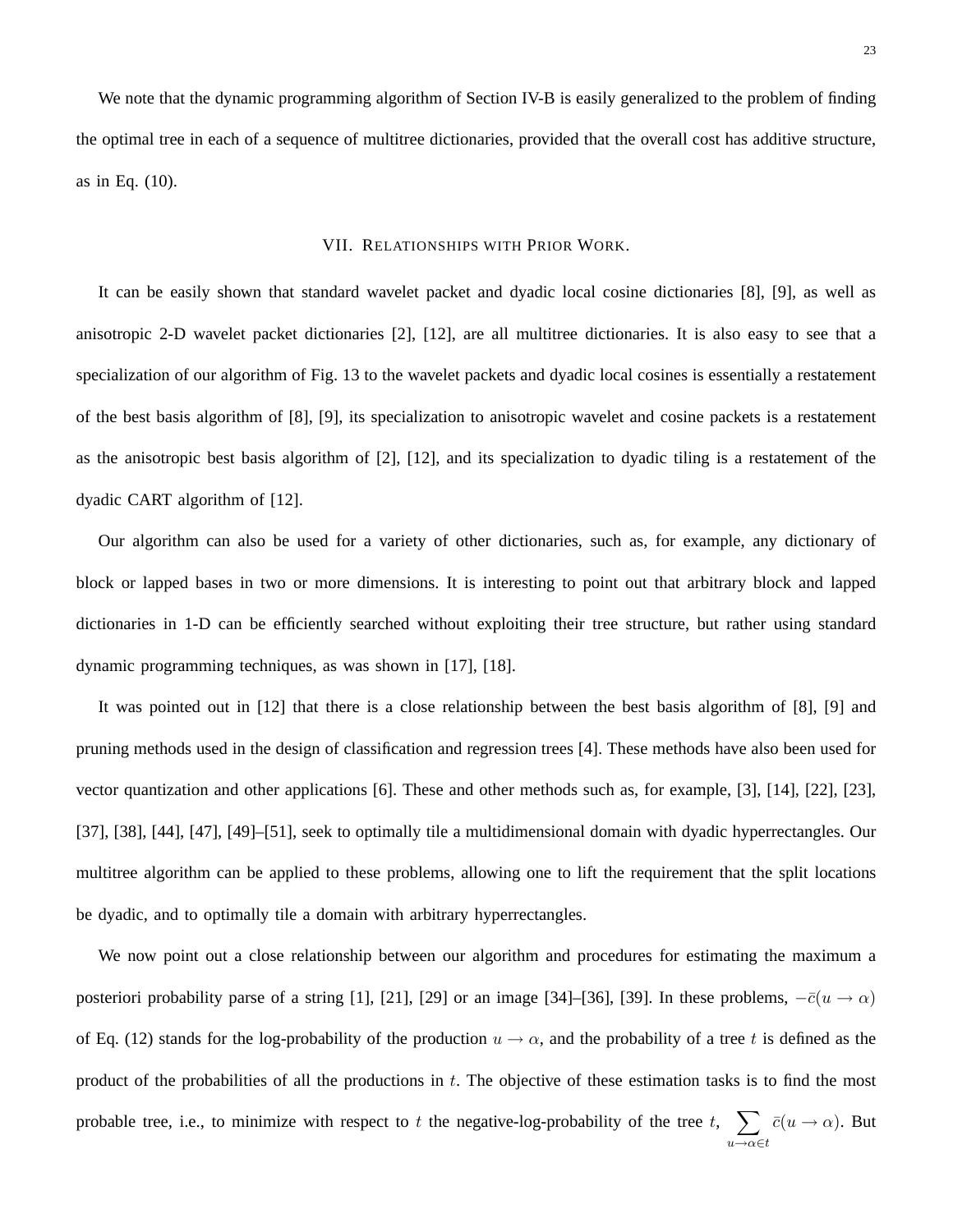this is exactly what our algorithm of Figs. 13 does. Thus, the estimation algorithms of [1], [21], [29], [34]–[36], [39] represent special cases of our search algorithm for the best tree in a multitree dictionary.

#### VIII. CONCLUSIONS.

We presented a general framework of multitree dictionaries and provided a recursive algorithm for finding the best representation in a multitree dictionary. We illustrated our framework and algorithm within the contexts of optimal rectangular and wedgelet tilings and image compression, and designed a new block image coder. The key property that enables our algorithm to be fast for any additive or multiplicative cost is the fact that, while the number of possible trees can be enormous, the number of possible symbols at tree nodes is typically manageable. By storing the optimal cost and the optimal set of children for each symbol in a global data structure, the algorithm only needs to make one recursive call per symbol.

In the future we plan to further explore the flexibility of our framework and design various other multitree dictionaries which allow a fast selection of the best representation in applications such as time-frequency analysis, approximation, embedded image compression, video compression, vector quantization, and classification.

#### **REFERENCES**

- [1] J. Baker. Trainable grammars for speech recognition. In *Speech Communications Papers for the 97th Meeting of the Acoustical Society of America*, D. Klatt and J. Wolf, Eds., pp. 557-550, 1979.
- [2] N.N. Bennett. Fast algorithm for best anisotropic Walsh bases and relatives. *J. of Appl. and Comput. Harmonic Analysis*, 8:86-103, 2000.
- [3] G. Blanchard, C. Schäfer, and Y. Rozenholc. Oracle bounds and exact algorithm for dyadic classification trees. In *Proc. 17th. Conf. on Learning Theory. Springer Lecture Notes in Artificial Intelligence vol. 3120, pp. 378-392, 2004.*
- [4] L. Breiman, J.H. Friedman, R.A. Olshen, and C.J. Stone. *Classification and Regression Trees.* Chapman & Hall, New York, 1984.
- [5] H. Cheng and C.A. Bouman. Document compression using rate-distortion optimized segmentation. *Journal of Electronic Imaging*, 10(2):460-474, April 2001.
- [6] P.A. Chou, T. Lookabaugh, and R.M. Gray. Optimal pruning with applications to tree-structured source coding and modeling. *IEEE Trans. Inf. Th.*, 35(2):299-315, March 1989.
- [7] R.R. Coifman and Y. Meyer. Remarques sur l'analyse de Fourier a fenetre. ˆ *C.R. Acad. Sci.*, pp. 259-261, 1991.
- [8] R.R. Coifman, Y. Meyer, and M.V. Wickerhauser. Wavelet analysis and signal processing. In *Wavelets and Their Applications*, M.B. Ruskai *et al.*, Eds., pp. 153-178. Jones and Bartlett, Boston, 1992.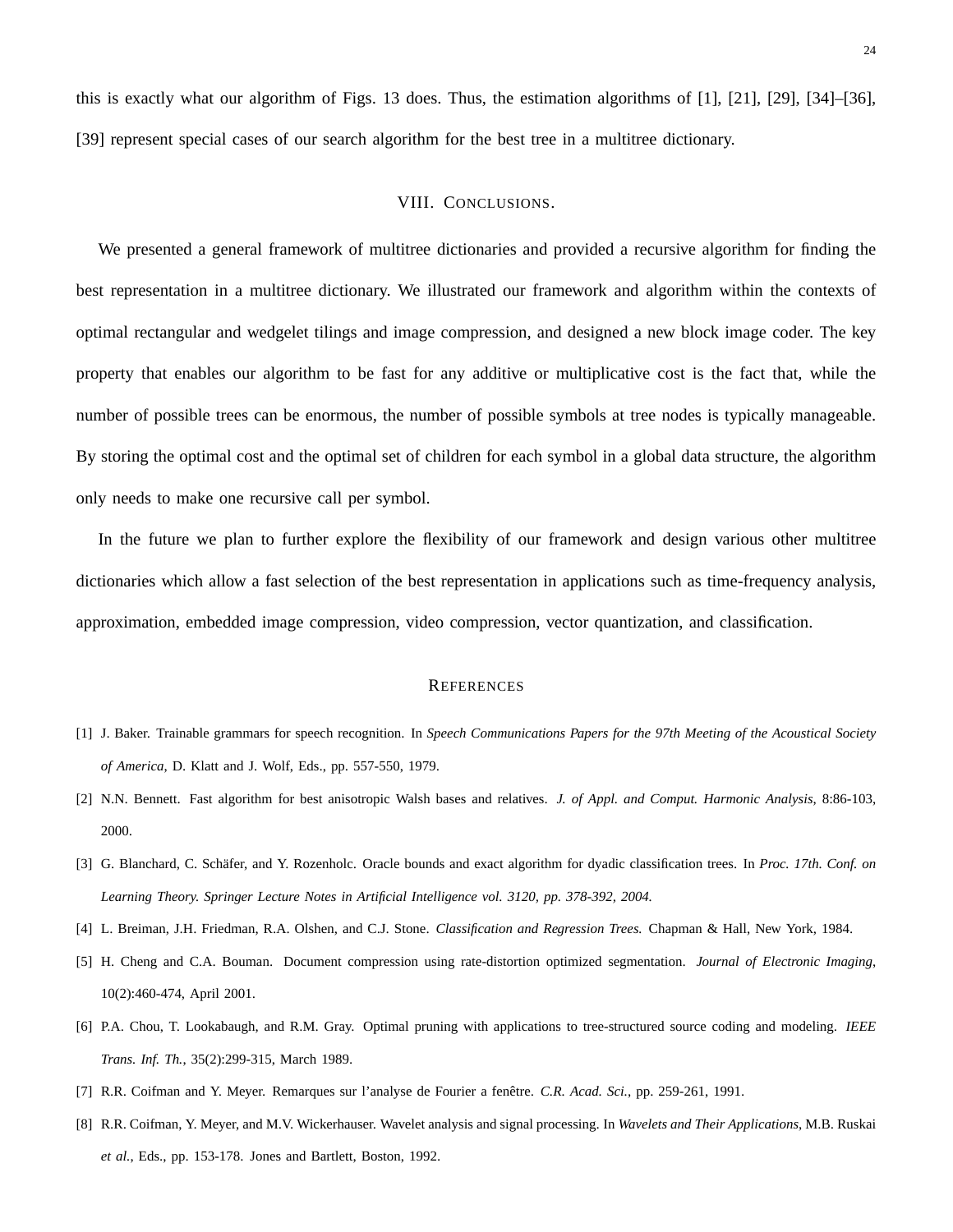- [9] R.R. Coifman and M.V. Wickerhauser. Entropy based algorithms for best basis selection. *IEEE Trans. Inf. Th.*, 38(2):713-718, March 1992.
- [10] I. Cohen, S. Raz, and D. Malah. Orthonormal shift-invariant adaptive local trigonometric decomposition. *Sig. Proc.*, 57(1):43-64, Feb. 1997.
- [11] D.L. Donoho and I.M. Johnstone. Ideal denoising in an orthonormal basis chosen from a library of bases. *Comptes Rendus Acad. Sci.*, Ser. I 319:1317-1322, 1994.
- [12] D.L. Donoho. CART and best-ortho-basis: A connection. *Ann. Stat.*, 25:1870-1911, 1997.
- [13] D.L. Donoho. Wedgelets: Nearly minimax estimation of edges. *Ann. Statist.*, 27:859-897, 1999.
- [14] R. M. Figueras i Ventura, L. Granai, and P. Vendergheynst. R-D analysis of adaptive edge representations. In *Proc. IEEE Workshop MMSP*, pp. 130-133, Dec. 2002.
- [15] C. Herley, J. Kovačević, K. Ramchandran, and M. Vetterli. Tilings of the time-frequency plane: construction of arbitrary orthogonal bases and fast tiling algorithms. *IEEE Trans. Sig. Proc.*, 41(12):3341-3359, Dec. 1993.
- [16] C. Herley, Z. Xiong, K. Ramchandran, and M.T. Orchard. Joint space-frequency segmentation using balanced wavelet packet tree for least-cost image representation. *IEEE Trans. Im. Proc.*, 6(9):1213-1230, Sep. 1997.
- [17] Y. Huang, I. Pollak, C.A. Bouman, and M.N. Do. New algorithms for best local cosine basis search. In *Proceedings* of ICASSP, May 17-21, 2004, Montreal, Quebec. www.ece.purdue.edu/˜ipollak/icassp04.pdf
- [18] Y. Huang, I. Pollak, C.A. Bouman, and M.N. Do. Best basis search in lapped dictionaries. Submitted to *IEEE Trans. Sig. Proc.*.
- [19] H. Krim and J.-C. Pesquet. On the statistics of best bases criteria. In *Wavelets and Statistics*, Lecture Notes in Statistics, A. Antoniadis, Ed., pp. 193-207. Springer-Verlag, 1995.
- [20] H. Krim, D. Tucker, S. Mallat, D. Donoho. On denoising and best signal representation. *IEEE Trans. Inf. Th.*, 45(7):2225-2238, Nov. 1999.
- [21] K. Lari and S. Young. The estimation of stochastic context-free grammars using the inside-outside algorithm. *Computer Speech and Language*, 4:35-56, 1990.
- [22] E. Le Pennec, S.G. Mallat. Sparse geometric image representations with bandelets. Preprint, 2003, www.cmap.polytechnique.fr/˜mallat/biblio.html
- [23] R. Leonardi and M. Kunt. Adaptive split-and-merge for image analysis and coding. In *Proc. SPIE*, vol. 594, pp. 2-9, 1985.
- [24] M. Lindberg. *Two-Dimensional Adaptive Haar-Walsh Tilings*. Licentiat Thesis in Applied Mathematics, Åbo Akademi University, Åbo, Finland, October 1999.
- [25] M. Lindberg and L.F. Villemoes. Image compression with adaptive Haar-Walsh tilings. In *Wavelet Applications in Signal and Image Processing VIII*, Proc. SPIE 4119, 2000.
- [26] S.G. Mallat. *A Wavelet Tour of Signal Processing,* Second Edition. Academic Press, 1999.
- [27] H. Malvar. Lapped transforms for efficient transform subband coding. *IEEE Trans. ASSP*, 38(6):969-978, June 1990.
- [28] H. Malvar. *Signal Processing with Lapped Transforms.* Artech House, 1992.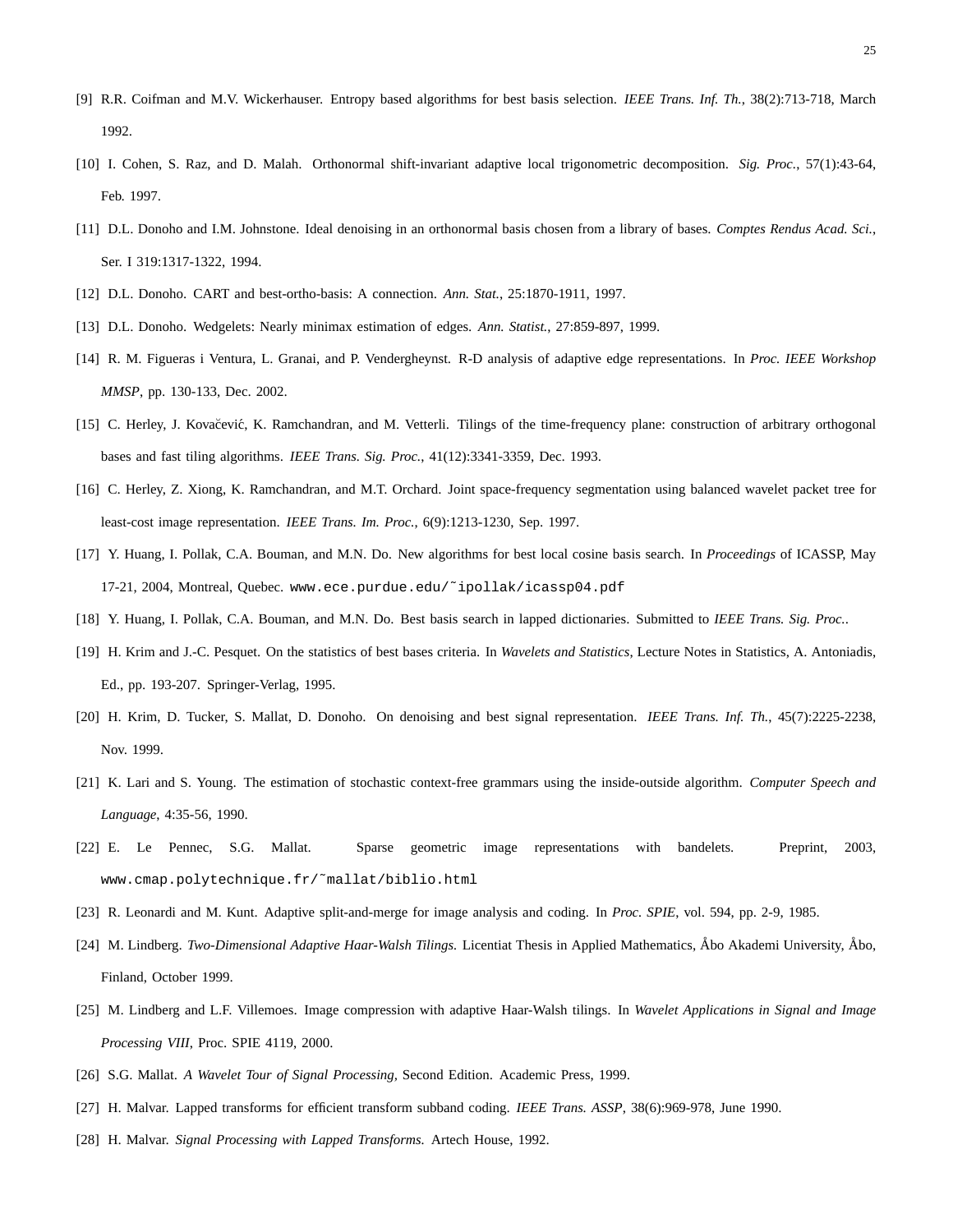- [29] C. Manning and H. Schütze. *Foundations of Statistical Natural Language Processing*. MIT Press, 1999.
- [30] P. Moulin. Signal estimation using adapted tree-structured bases and the MDL principle. In *Proc. IEEE-SP Int. Symp. TFTS*, pp. 141-143, Paris, June 1996.
- [31] U. Ndili. *A Coding Theoretic Approach to Image Segmentation.* Master's Thesis, Rice University, Houston, Texas, April 2001.
- [32] U. Ndili, R.D. Nowak, and M.A.T. Figueiredo. Coding theoretic approach to image segmentation. In *Proc. ICIP-2001*.
- [33] J.-C. Pesquet, H. Krim, D. Leporini, and E. Hamman. Bayesian approach to best basis selection. In *Proc. ICASSP-96* pp. 2634-2638, Atlanta, USA, May 1996.
- [34] I. Pollak, J. M. Siskind, M. Harper, and C. A. Bouman, Modeling and estimation of spatial random trees with application to image classification. In *Proc. ICASSP*, Hong Kong, 2003. www.ece.purdue.edu/~ipollak/icassp03.pdf
- [35] I. Pollak, J. M. Siskind, M. Harper, and C. A. Bouman, Parameter estimation for spatial random trees using the EM algorithm. In *Proc. ICIP*, Barcelona, 2003. www.ece.purdue.edu/˜ipollak/icip03.pdf
- [36] I. Pollak, J. M. Siskind, M. Harper, and C. A. Bouman. Spatial random trees and the center-surround algorithm. Technical Report TR-ECE-03-03, Purdue University, School of ECE, January 2003. www.ece.purdue.edu/˜ipollak/it03.pdf
- [37] C. Scott and R.D. Nowak. Minimax-optimal classification with dyadic decision trees. Preprint, 2004, www.stat.rice.edu/˜cscott/pubs.html
- [38] R. Shukla, P. L. Dragotti, M.N. Do, and M. Vetterli. Rate-distortion optimized tree structured compression algorithms for piecewise smooth images. *IEEE Trans. Im. Proc.*, to appear.
- [39] J.M. Siskind, J. Sherman, I. Pollak, M.P. Harper, and C.A. Bouman. Spatial random tree grammars for modeling hierarchal structure in images. Preprint, May 2004. www.ece.purdue.edu/~ipollak/draft2004\_5\_25.pdf
- [40] K. Ramchandran and M. Vetterli. Best wavelet packet bases in a rate-distortion sense. *IEEE Trans. Im. Proc.*, 2(2):160-175, Apr. 1993.
- [41] J.H. Rothweiler. Polyphase quadrature filters—a new subband coding technique. In *Proc. ICASSP-83*, pp. 1280-1283, Boston, MA, March 1983.
- [42] A. Said and W.A. Pearlman. A new, fast, and efficient image codec based on set partitioning in hierarchical trees. *IEEE Trans. Circ. Syst. Vid. Tech.*, 6(3):243-250.
- [43] G.M. Schuster and A.K. Katsaggelos. A video compression scheme with optimal bit allocation between displacement vector field and displaced frame difference. In *Proc. ICASSP-96*, pp. 1967-1970, Atlanta, GA, May 1996.
- [44] G. J. Sullivan and R. L. Baker. Efficient quadtree coding of images and video. *IEEE Trans. Im. Proc.*, 3(3):327-331, May 1994.
- [45] D. Taubman. High performance scalable image compression with EBCOT. *IEEE Trans. Im. Proc.*, 9(7):1158-1170, July 2000.
- [46] C.M. Thiele and L.F. Villemoes. A fast algorithm for adapted time-frequency tilings. *J. of Appl. and Comput. Harmonic Analysis*, 3:91-99, 1996.
- [47] J. Vaisey and A. Gersho. Image compression with variable block size segmentation. *IEEE Trans. Sig. Proc.*, 40(8):2040-2060, Aug. 1992.
- [48] L.F. Villemoes. Adapted bases of time-frequency local cosines. Preprint, June 1999, www.math.kth.se/old-home-pages/larsv/publ.html